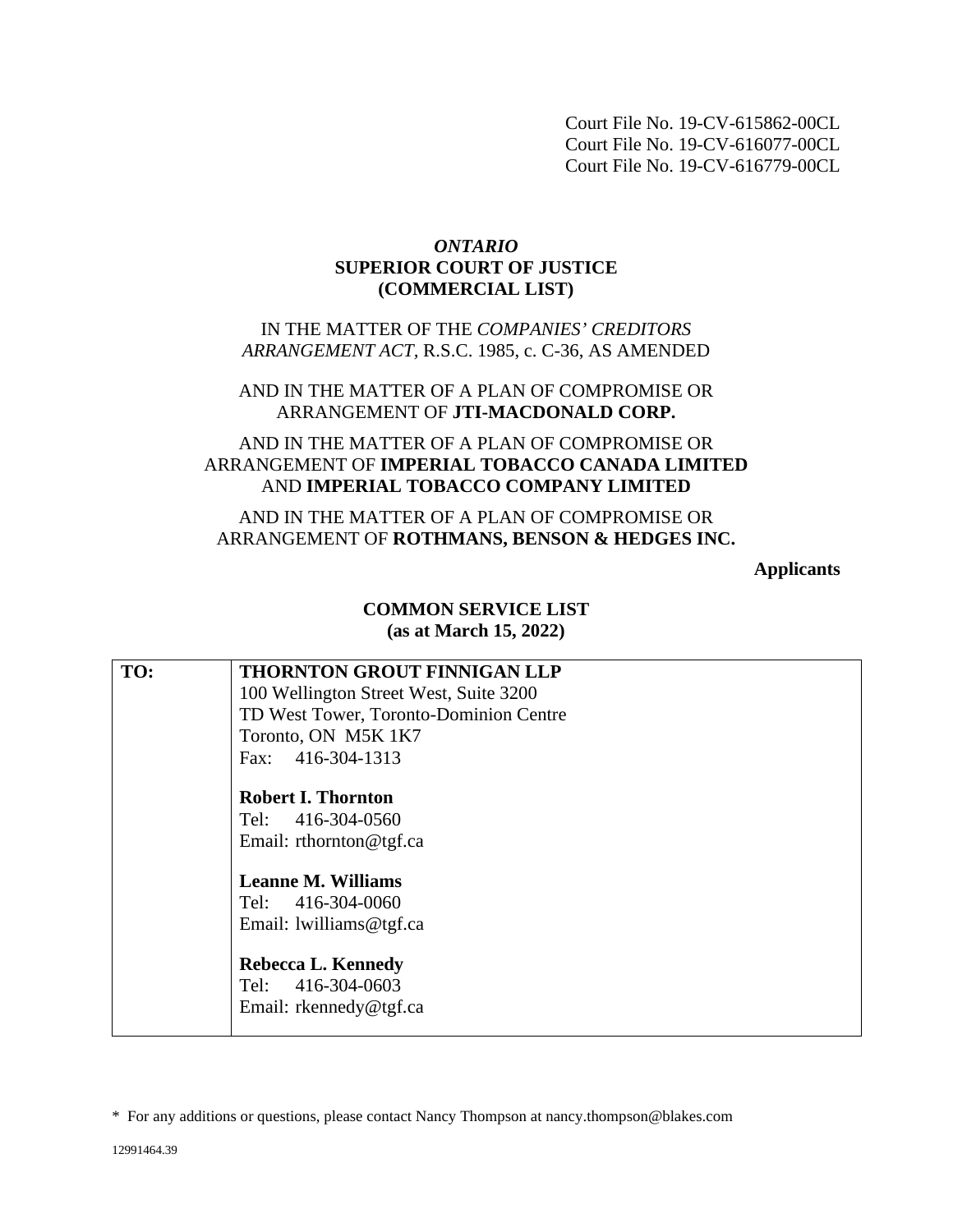|                | Rachel A. Bengino                  |
|----------------|------------------------------------|
|                | Tel:<br>416-304-1153               |
|                | Email: rbengino@tgf.ca             |
|                | <b>Mitchell W. Grossell</b>        |
|                | Tel: 416-304-7978                  |
|                | Email: mgrossell@tgf.ca            |
|                |                                    |
|                | John L. Finnigan                   |
|                | Tel: 416-304-0558                  |
|                | Email: jfinnigan@tgf.ca            |
|                |                                    |
|                | Lawyers for JTI-Macdonald Corp.    |
|                |                                    |
| <b>AND TO:</b> | DELOITTE RESTRUCTURING INC.        |
|                | <b>Bay Adelaide East</b>           |
|                | 8 Adelaide Street West             |
|                | Suite 200                          |
|                | Toronto, ON M5H 0A9                |
|                | Fax: 416-601-6690                  |
|                | <b>Paul Casey</b>                  |
|                | Tel: 416-775-7172                  |
|                | Email: paucasey@deloitte.ca        |
|                |                                    |
|                | <b>Warren Leung</b>                |
|                | 416-874-4461<br>Tel:               |
|                | Email: waleung@deloitte.ca         |
|                |                                    |
|                | <b>Jean-Francois Nadon</b>         |
|                | Tel: 514-390-0059                  |
|                | Email: jnadon@deloitte.ca          |
|                | <b>Phil Reynolds</b>               |
|                | 416-956-9200<br>Tel:               |
|                | Email: philreynolds@deloitte.ca    |
|                |                                    |
|                | <b>Jonathan Chu</b>                |
|                | 416-643-8261<br>Tel:               |
|                | Email: jochu@deloitte.ca           |
|                |                                    |
|                | The Monitor of JTI-Macdonald Corp. |
|                |                                    |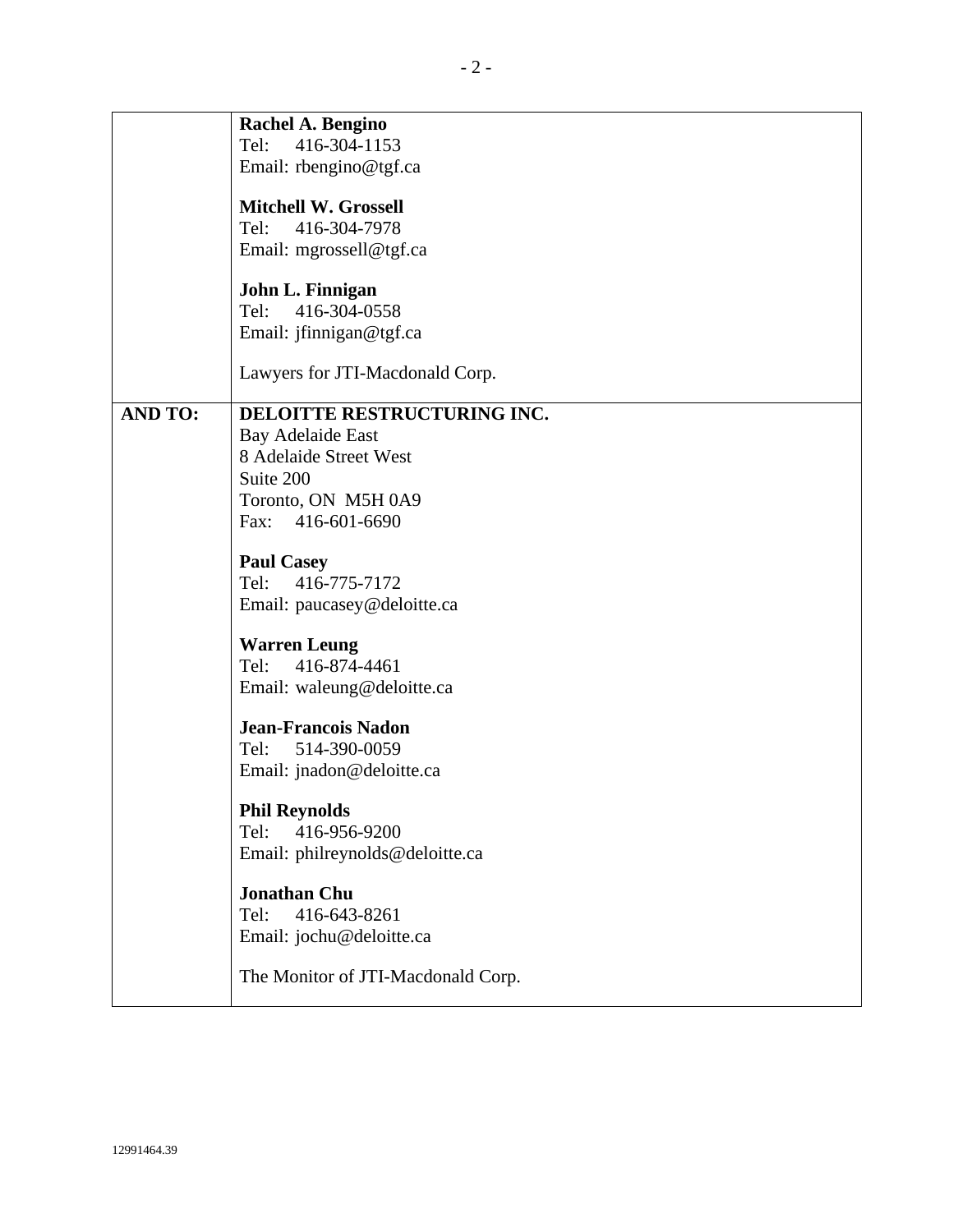| <b>AND TO:</b> | <b>BLAKE, CASSELS &amp; GRAYDON LLP</b>               |
|----------------|-------------------------------------------------------|
|                | 199 Bay Street                                        |
|                | Suite 4000, Commerce Court West                       |
|                | Toronto, ON M5L 1A9                                   |
|                | Fax: 416-863-2653                                     |
|                | <b>Pamela Huff</b>                                    |
|                | 416-863-2958<br>Tel:                                  |
|                | Email: pamela.huff@blakes.com                         |
|                |                                                       |
|                | <b>Linc Rogers</b>                                    |
|                | Tel: 416-863-4168                                     |
|                | Email: linc.rogers@blakes.com                         |
|                | <b>Chris Burr</b>                                     |
|                | Tel: 416-863-3261                                     |
|                | Email: chris.burr@blakes.com                          |
|                |                                                       |
|                | <b>Aryo Shalviri</b><br>Tel: 416-863-2962             |
|                |                                                       |
|                | Email: aryo.shalviri@blakes.com                       |
|                | <b>Caitlin McIntyre</b>                               |
|                | 416-863-4174<br>Tel:                                  |
|                | Email: caitlin.mcintyre@blakes.com                    |
|                |                                                       |
|                | <b>Nancy Thompson, Law Clerk</b><br>Tel: 416-863-2437 |
|                | Email: nancy.thompson@blakes.com                      |
|                |                                                       |
|                | Lawyers for Deloitte Restructuring Inc.,              |
|                | in its capacity as Monitor of JTI-Macdonald Corp.     |
| <b>AND TO:</b> | <b>MILLER THOMSON LLP</b>                             |
|                | Scotia Plaza                                          |
|                | 40 King Street West, Suite 5800                       |
|                | Toronto, ON M5H 3S1                                   |
|                |                                                       |
|                | <b>Craig A. Mills</b>                                 |
|                | 416-595-8596<br>Tel:                                  |
|                | Email: cmills@millerthomson.com                       |
|                | Lawyers for North Atlantic Operating Company, Inc.    |
|                |                                                       |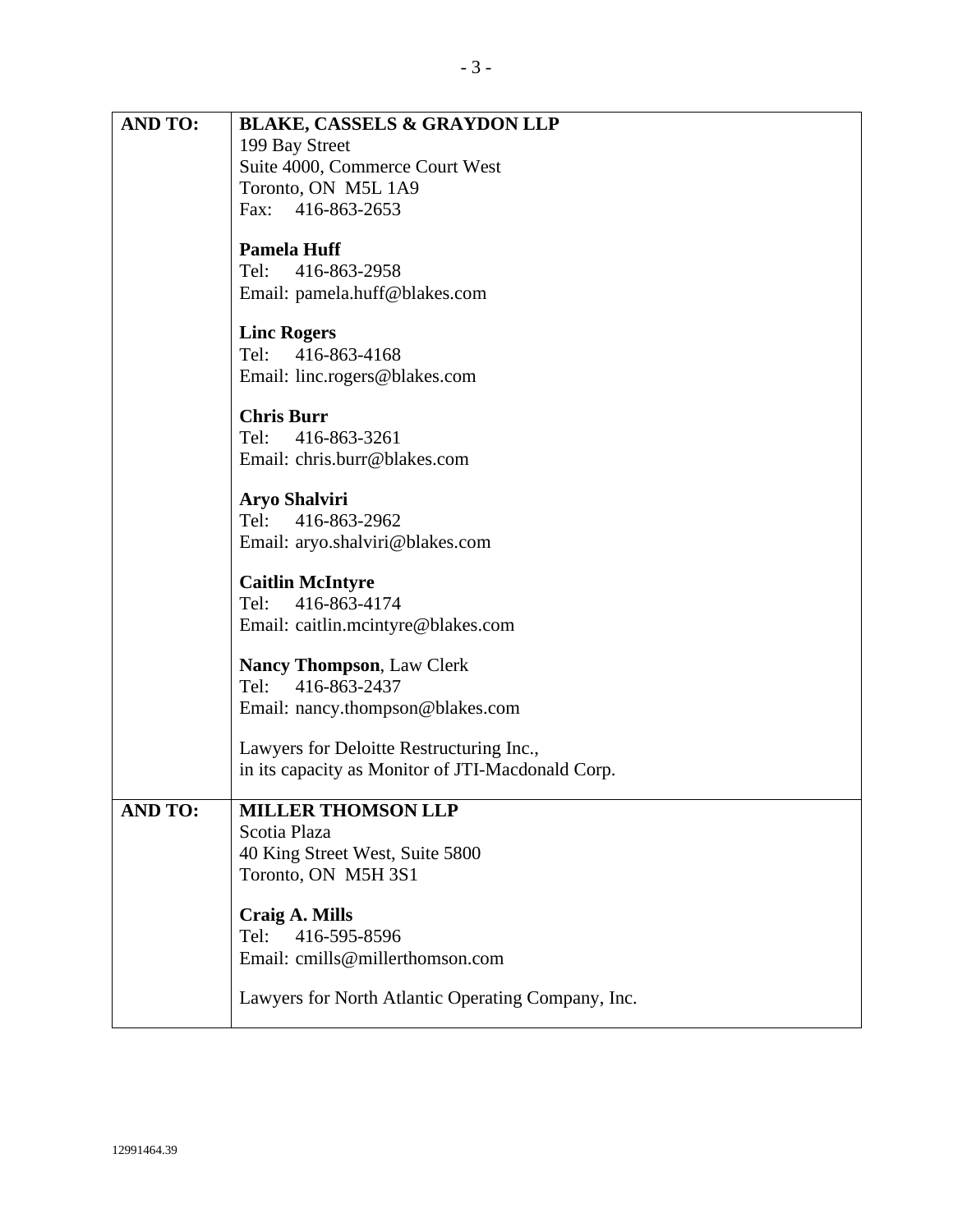| <b>AND TO:</b> | <b>MILLER THOMSON LLP</b>                                             |
|----------------|-----------------------------------------------------------------------|
|                | 1000, rue De La Gauchetière Ouest, bureau 3700                        |
|                | Montreal, QC H3B 4W5                                                  |
|                | <b>Hubert Sibre</b>                                                   |
|                | 514-879-4088<br>Tel:<br>Email: hsibre@millerthomson.com               |
|                |                                                                       |
|                | Lawyers for AIG Insurance Canada                                      |
| <b>AND TO:</b> | <b>BLUETREE ADVISORS INC.</b>                                         |
|                | <b>First Canada Place</b>                                             |
|                | 100 King Street West<br>Suite 5600                                    |
|                | Toronto, ON M5X 1C9                                                   |
|                | <b>William E. Aziz</b>                                                |
|                | 416-640-7122<br>Tel:                                                  |
|                | Email: baziz@bluetreeadvisors.com                                     |
|                | Chief Restructuring Officer of JTI-Macdonald Corp.                    |
| <b>AND TO:</b> | <b>STIKEMAN ELLIOTT LLP</b>                                           |
|                | <b>Commerce Court West</b><br>199 Bay Street, Suite 5300              |
|                | Toronto, ON M5L 1B9                                                   |
|                | 416-947-0866<br>Fax:                                                  |
|                | David R. Byers                                                        |
|                | Tel: 416-869-5697                                                     |
|                | Email: dbyers@stikeman.com                                            |
|                | Maria Konyukhova                                                      |
|                | 416-869-5230<br>Tel:                                                  |
|                | Email: mkonyukhova@stikeman.com                                       |
|                | <b>Lesley Mercer</b>                                                  |
|                | Tel:<br>416-869-6859                                                  |
|                | Email: Imercer@stikeman.com                                           |
|                | Sanja Sopic                                                           |
|                | Tel:<br>416-869-6825                                                  |
|                | Email: ssopic@stikeman.com                                            |
|                | Lawyers for British American Tobacco p.l.c., B.A.T. Industries p.l.c. |
|                | and British American Tobacco (Investments) Limited                    |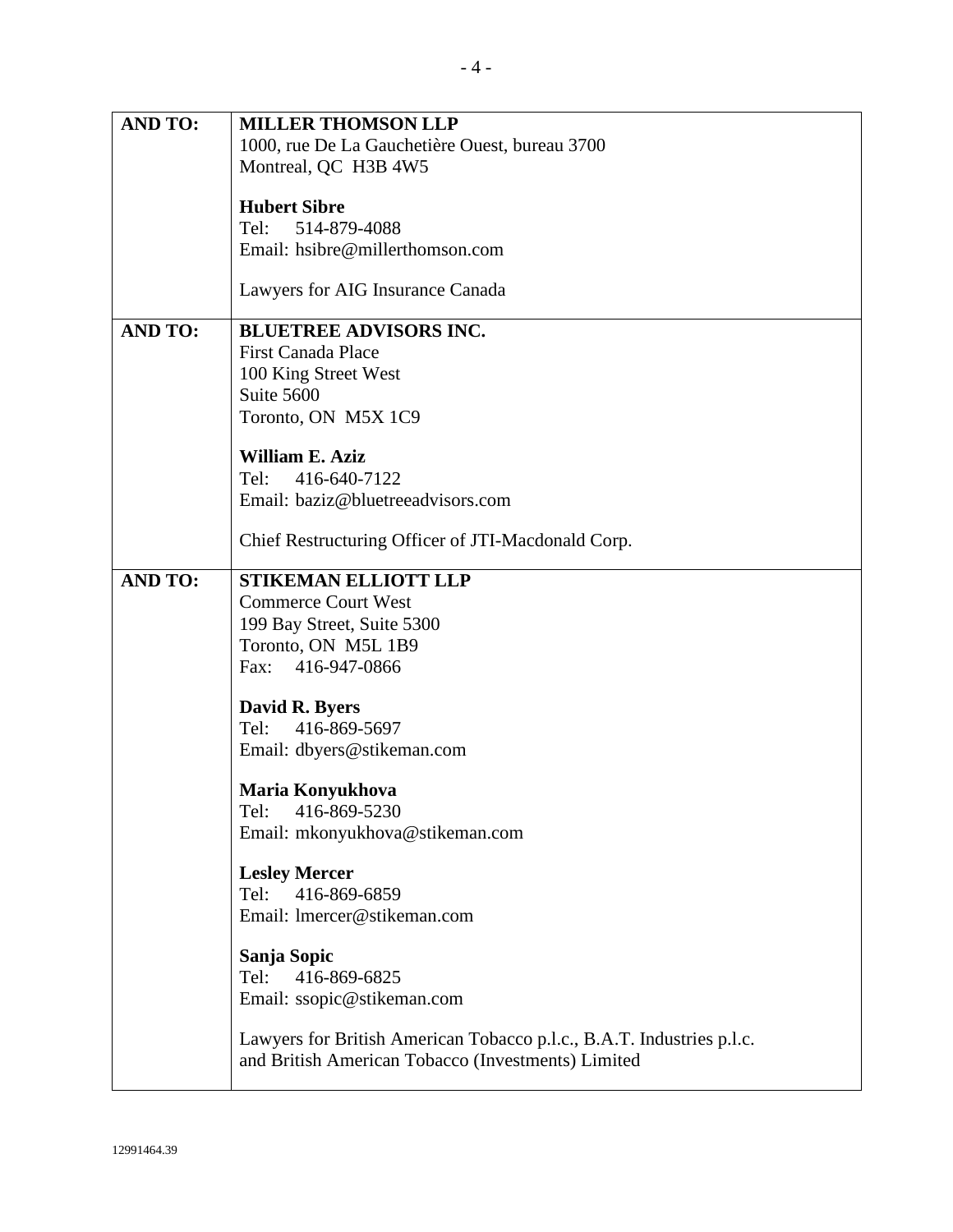| <b>AND TO:</b> | <b>OSLER, HOSKIN &amp; HARCOURT LLP</b>         |
|----------------|-------------------------------------------------|
|                | 100 King Street West                            |
|                | 1 First Canadian Place                          |
|                | Suite 6200, P.O. Box 50                         |
|                | Toronto, ON M5X 1B8                             |
|                | Fax: 416-862-6666                               |
|                | <b>Deborah Glendinning</b>                      |
|                | 416-862-4714<br>Tel:                            |
|                | Email: dglendinning@osler.com                   |
|                | <b>Marc Wasserman</b>                           |
|                | Tel: 416-862-4908                               |
|                | Email: mwasserman@osler.com                     |
|                | <b>John A. MacDonald</b>                        |
|                | 416-862-5672<br>Tel:                            |
|                | Email: jmacdonald@osler.com                     |
|                |                                                 |
|                | <b>Michael De Lellis</b>                        |
|                | 416-862-5997<br>Tel:                            |
|                | Email: mdelellis@osler.com                      |
|                | <b>Craig Lockwood</b>                           |
|                | Tel: 416-862-5988                               |
|                | Email: clockwood@osler.com                      |
|                | <b>Stephen Armstrong</b>                        |
|                | 416-862-4880<br>Tel:                            |
|                | Email: sarmstrong@osler.com                     |
|                | Lawyers for Imperial Tobacco Canada Limited and |
|                | <b>Imperial Tobacco Company Limited</b>         |
|                | <b>DAVIES WARD PHILLIPS &amp; VINEBERG LLP</b>  |
| <b>AND TO:</b> | 155 Wellington Street West                      |
|                | Toronto, ON M5V 3J7                             |
|                |                                                 |
|                | <b>Natasha MacParland</b>                       |
|                | 416-863-5567<br>Tel:                            |
|                | Email: nmacparland@dwpv.com                     |
|                | <b>Chanakya Sethi</b>                           |
|                | 416-863-5516<br>Tel:                            |
|                | Email: csethi@dwpv.com                          |
|                |                                                 |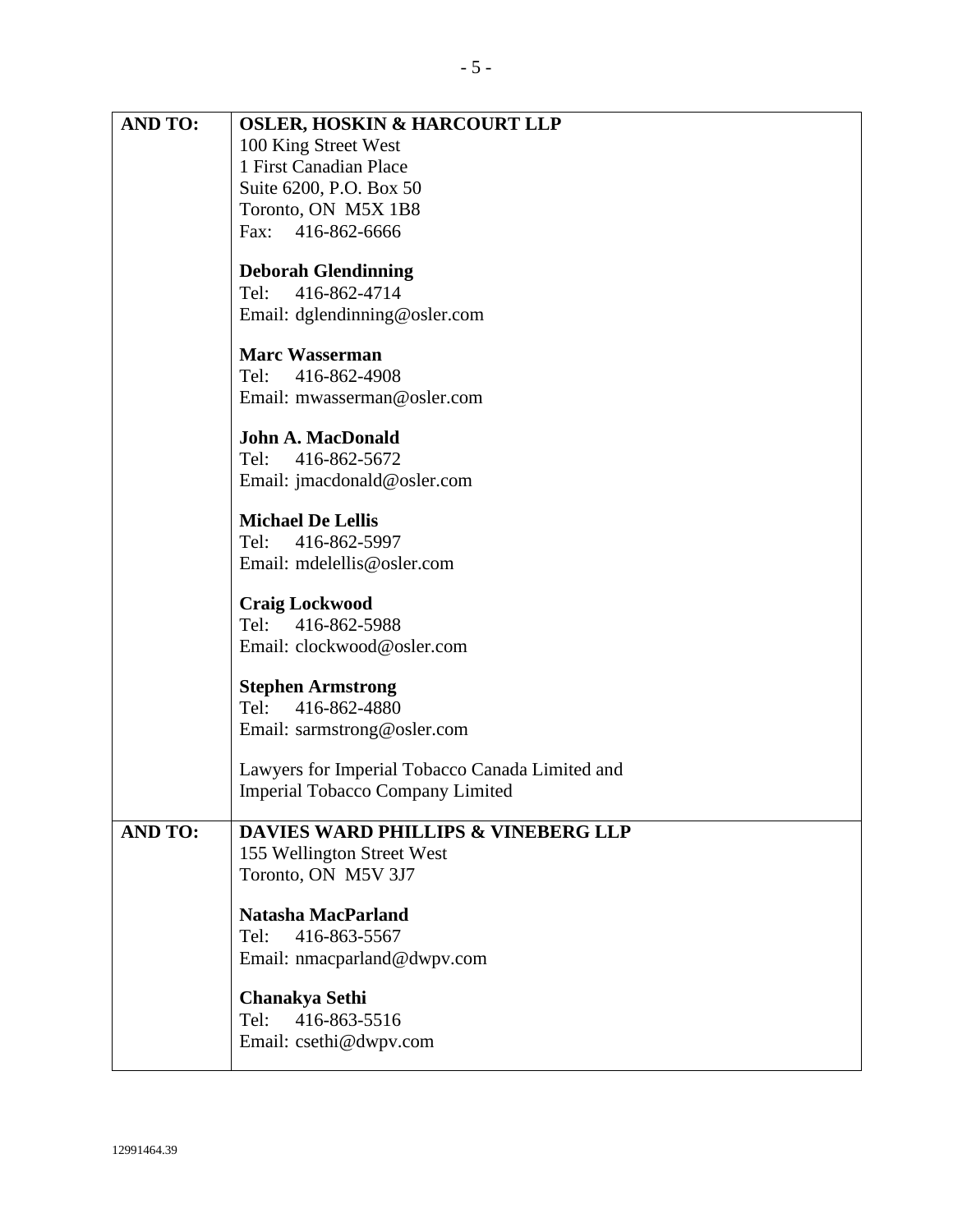|                | <b>John Aziz</b>                                                               |
|----------------|--------------------------------------------------------------------------------|
|                | Tel:<br>416-367-7590                                                           |
|                | Email: jaziz@dwpv.com                                                          |
|                |                                                                                |
|                | Lawyers for FTI Consulting Canada Inc., in its capacity as Monitor of Imperial |
|                | Tobacco Canada Limited and Imperial Tobacco Company Limited                    |
|                |                                                                                |
| <b>AND TO:</b> | FTI CONSULTING CANADA INC.                                                     |
|                | 79 Wellington Street West                                                      |
|                | Suite 2010, P.O. Box 104                                                       |
|                | Toronto, ON M4K 1G8                                                            |
|                | Fax: 416-649-8101                                                              |
|                |                                                                                |
|                | <b>Greg Watson</b>                                                             |
|                | Tel: 416-649-8077                                                              |
|                | Email: greg.watson@fticonsulting.com                                           |
|                |                                                                                |
|                | <b>Paul Bishop</b>                                                             |
|                | Tel:<br>416-649-8053                                                           |
|                | Email: paul.bishop@fticonsulting.com                                           |
|                |                                                                                |
|                | <b>Jeffrey Rosenberg</b>                                                       |
|                | Tel: 416-649-8073                                                              |
|                | Email: jeffrey.rosenberg@fticonsulting.com                                     |
|                |                                                                                |
|                | <b>Kamran Hamidi</b>                                                           |
|                | 416-649-8068<br>Tel:                                                           |
|                | Email: kamran.hamidi@fticonsulting.com                                         |
|                |                                                                                |
|                | <b>Tyler Rivas-Perri</b>                                                       |
|                | Tel: 416-649-8076                                                              |
|                | Email: tyler.rivas-perri@fticonsulting.com                                     |
|                | Monitor of Imperial Tobacco Canada Limited and                                 |
|                |                                                                                |
|                | <b>Imperial Tobacco Company Limited</b>                                        |
| <b>AND TO:</b> | <b>MCCARTHY TÉTRAULT LLP</b>                                                   |
|                | 66 Wellington Street West                                                      |
|                | Suite 5300                                                                     |
|                | TD Bank Tower, Box 48                                                          |
|                | Toronto, ON M5K 1E6                                                            |
|                | Fax:<br>416-868-0673                                                           |
|                |                                                                                |
|                | <b>James Gage</b>                                                              |
|                | 416-601-7539<br>Tel:                                                           |
|                | Email: jgage@mccarthy.ca                                                       |
|                |                                                                                |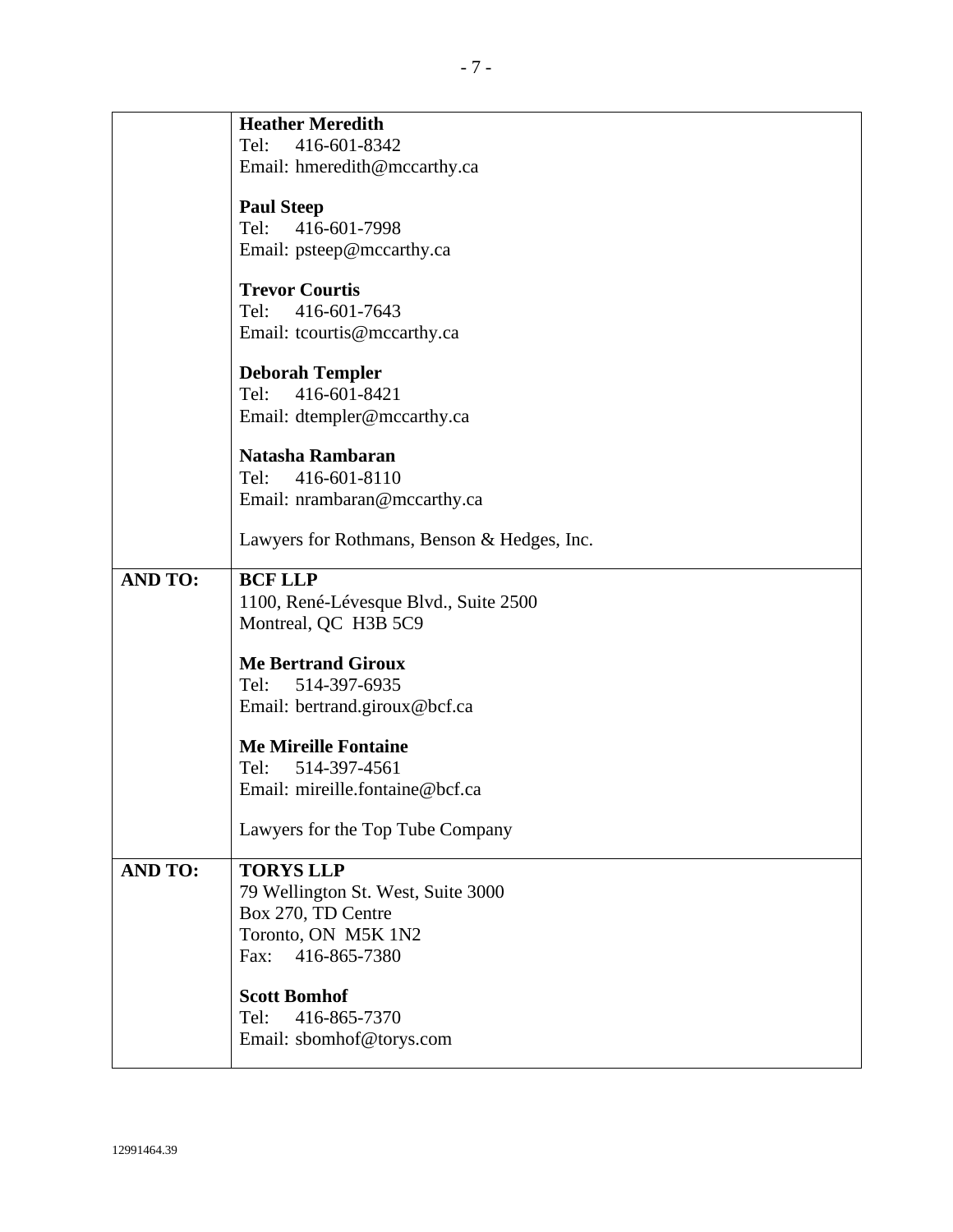|                | <b>Adam Slavens</b><br>416-865-7333<br>Tel:                     |
|----------------|-----------------------------------------------------------------|
|                | Email: aslavens@torys.com                                       |
|                | Lawyers for JT Canada LLC Inc. and PricewaterhouseCoopers Inc., |
|                | in its capacity as receiver of JTI-Macdonald TM Corp.           |
| <b>AND TO:</b> | <b>PRICEWATERHOUSECOOPERS</b>                                   |
|                | <b>PwC</b> Tower                                                |
|                | 18 York St., Suite 2600<br>Toronto, ON M5J 0B2                  |
|                | Fax: 416-814-3210                                               |
|                | <b>Mica Arlette</b>                                             |
|                | 416-814-5834<br>Tel:                                            |
|                | Email: mica.arlette@pwc.com                                     |
|                | <b>Tyler Ray</b>                                                |
|                | Email: tyler.ray@pwc.com                                        |
|                | Receiver and Manager of JTI-Macdonald TM Corp.                  |
| <b>AND TO:</b> | <b>BENNETT JONES</b>                                            |
|                | 100 King Street West<br>Suite 3400                              |
|                | Toronto, ON M5X 1A4                                             |
|                | Fax: 416-863-1716                                               |
|                | <b>Jeff Leon</b>                                                |
|                | 416-777-7472<br>Tel:                                            |
|                | Email: leonj@bennettjones.com                                   |
|                | <b>Mike Eizenga</b>                                             |
|                | Tel:<br>416-777-4879                                            |
|                | Email: eizengam@bennettjones.com                                |
|                | <b>Sean Zweig</b>                                               |
|                | Tel:<br>416-777-6254<br>Email: zweigs@bennettjones.com          |
|                |                                                                 |
|                | <b>SISKINDS</b><br>275 Dundas Street, Unit 1                    |
|                | London, ON N6B 3L1                                              |
|                | <b>Andre I.G. Michael</b>                                       |
|                | 519-660-7860<br>Tel:                                            |
|                | Email: andre.michael@siskinds.com                               |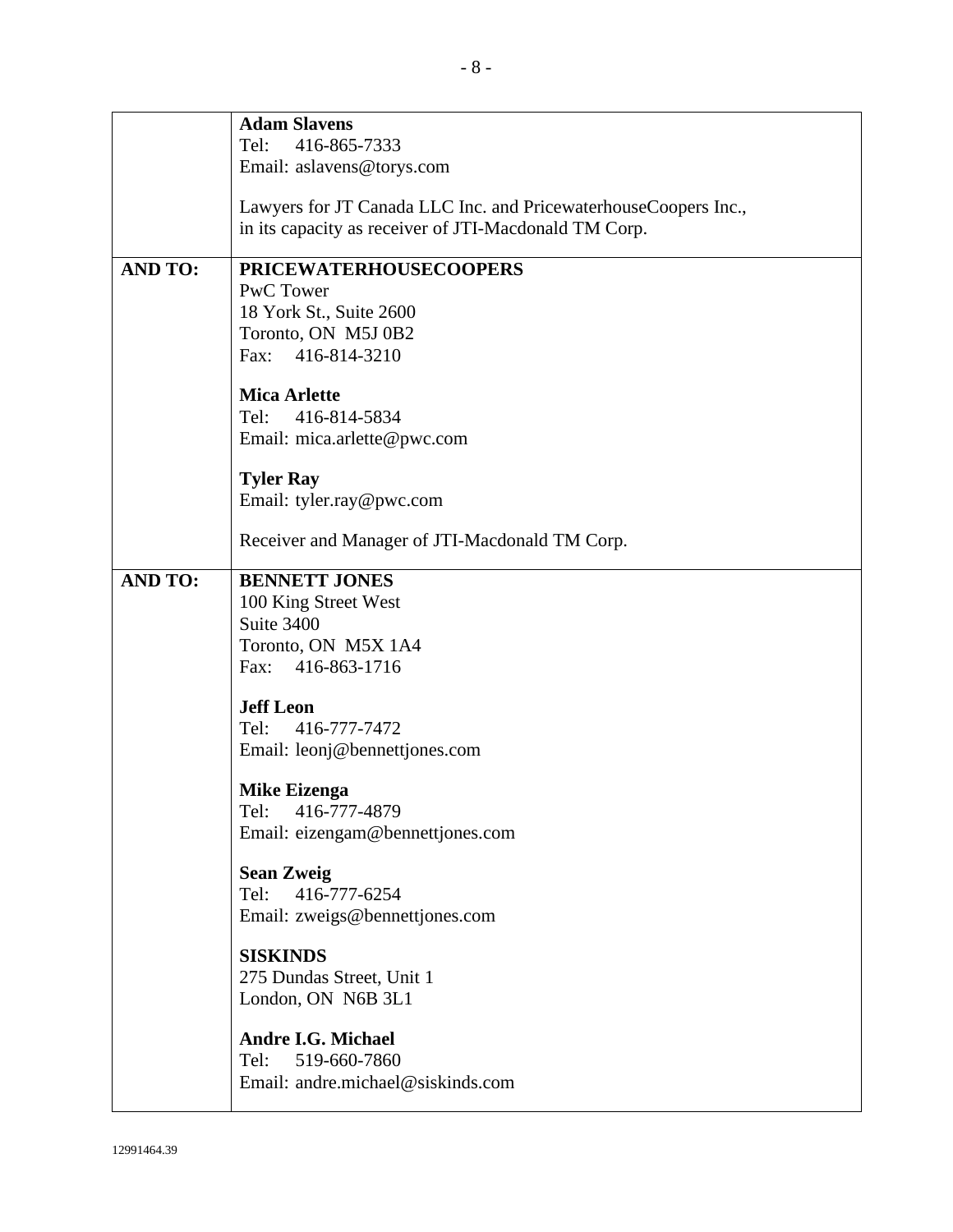|                | Lawyers for the Provinces of British Columbia, Manitoba, New Brunswick, Nova<br>Scotia, Prince Edward Island and Saskatchewan, in their capacities as plaintiffs in<br>the HCCR Legislation claims            |
|----------------|---------------------------------------------------------------------------------------------------------------------------------------------------------------------------------------------------------------|
| <b>AND TO:</b> | MINISTRY OF THE ATTORNEY GENERAL<br><b>Legal Services Branch</b><br>1001 Douglas Street<br>Victoria, BC V8W 2C5<br>Fax: 250-356-6730                                                                          |
|                | <b>Peter R. Lawless</b><br>250-356-8432<br>Tel:<br>Email: peter.lawless@gov.bc.ca                                                                                                                             |
| <b>AND TO:</b> | KSV ADVISORY INC.<br>150 King Street West<br>Suite 2308, Box 42<br>Toronto, ON M5H 1J9<br>Fax: 416-932-6266                                                                                                   |
|                | <b>Noah Goldstein</b><br>416-932-6207<br>Tel:<br>Email: ngoldstein@ksvadvisory.com                                                                                                                            |
|                | <b>Bobby Kofman</b><br>Email: bkofman@ksvadvisory.com                                                                                                                                                         |
|                | Financial Advisory for the Provinces of British Columbia, Manitoba, New<br>Brunswick, Nova Scotia, Prince Edward Island and Saskatchewan, in their<br>capacities as plaintiffs in the HCCR Legislation claims |
| <b>AND TO:</b> | MINISTRY OF THE ATTORNEY GENERAL<br>Crown Law Office - Civil<br>720 Bay Street, 8th Floor<br>Toronto, ON M7A 2S9<br>416-326-4181<br>Fax:                                                                      |
|                | <b>Jacqueline Wall</b><br>416-434-4454<br>Tel:<br>Email: jacqueline.wall@ontario.ca                                                                                                                           |
|                | <b>Edmund Huang</b><br>416-524-1654<br>Tel:<br>Email: edmund.huang@ontario.ca                                                                                                                                 |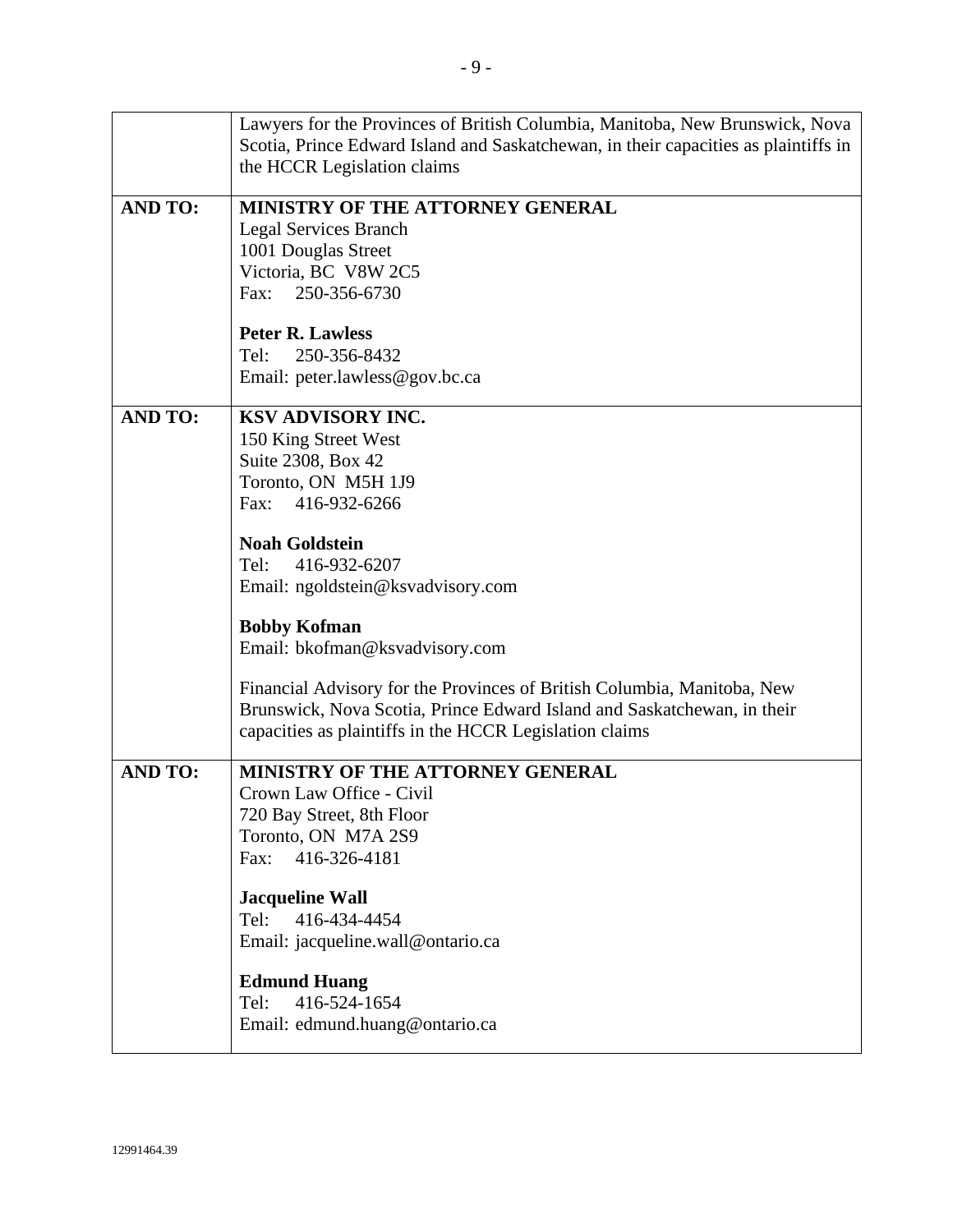|                | <b>Peter Entecott</b>                                 |
|----------------|-------------------------------------------------------|
|                | Tel: 647-467-7768                                     |
|                | Email: peter.entecott@ontario.ca                      |
|                | Lawyers for Her Majesty the Queen in Right of Ontario |
| <b>AND TO:</b> | FISHMAN FLANZ MELAND PAQUIN LLP                       |
|                | 4100 – 1250 René-Lévesque Blvd. West                  |
|                | Montreal, QC H3A 3H3                                  |
|                | <b>Avram Fishman</b>                                  |
|                | Email: afishman@ffmp.ca                               |
|                | <b>Mark E. Meland</b>                                 |
|                | Tel:<br>514-932-4100                                  |
|                | Email: mmeland@ffmp.ca                                |
|                | <b>Margo R. Siminovitch</b>                           |
|                | Email: msiminovitch@ffmp.ca                           |
|                |                                                       |
|                | <b>Jason Dolman</b><br>Email: jdolman@ffmp.ca         |
|                |                                                       |
|                | <b>Nicolas Brochu</b>                                 |
|                | Email: nbrochu@ffmp.ca                                |
|                | <b>Tina Silverstein</b>                               |
|                | Email: tsilverstein@ffmp.ca                           |
|                | <b>CHAITONS LLP</b>                                   |
|                | 5000 Yonge Street 10th Floor                          |
|                | Toronto, ON M2N 7E9                                   |
|                | <b>Harvey Chaiton</b>                                 |
|                | 416-218-1129<br>Tel:                                  |
|                | Email: harvey@chaitons.com                            |
|                | <b>George Benchetrit</b>                              |
|                | Tel: 416-218-1141                                     |
|                | Email: george@chaitons.com                            |
|                | TRUDEL JOHNSTON & LESPÉRANCE                          |
|                | 750, Cote de la Place d'Armes, Bureau 90              |
|                | Montréal, QC H2Y 2X8                                  |
|                | Fax:<br>514-871-8800                                  |
|                |                                                       |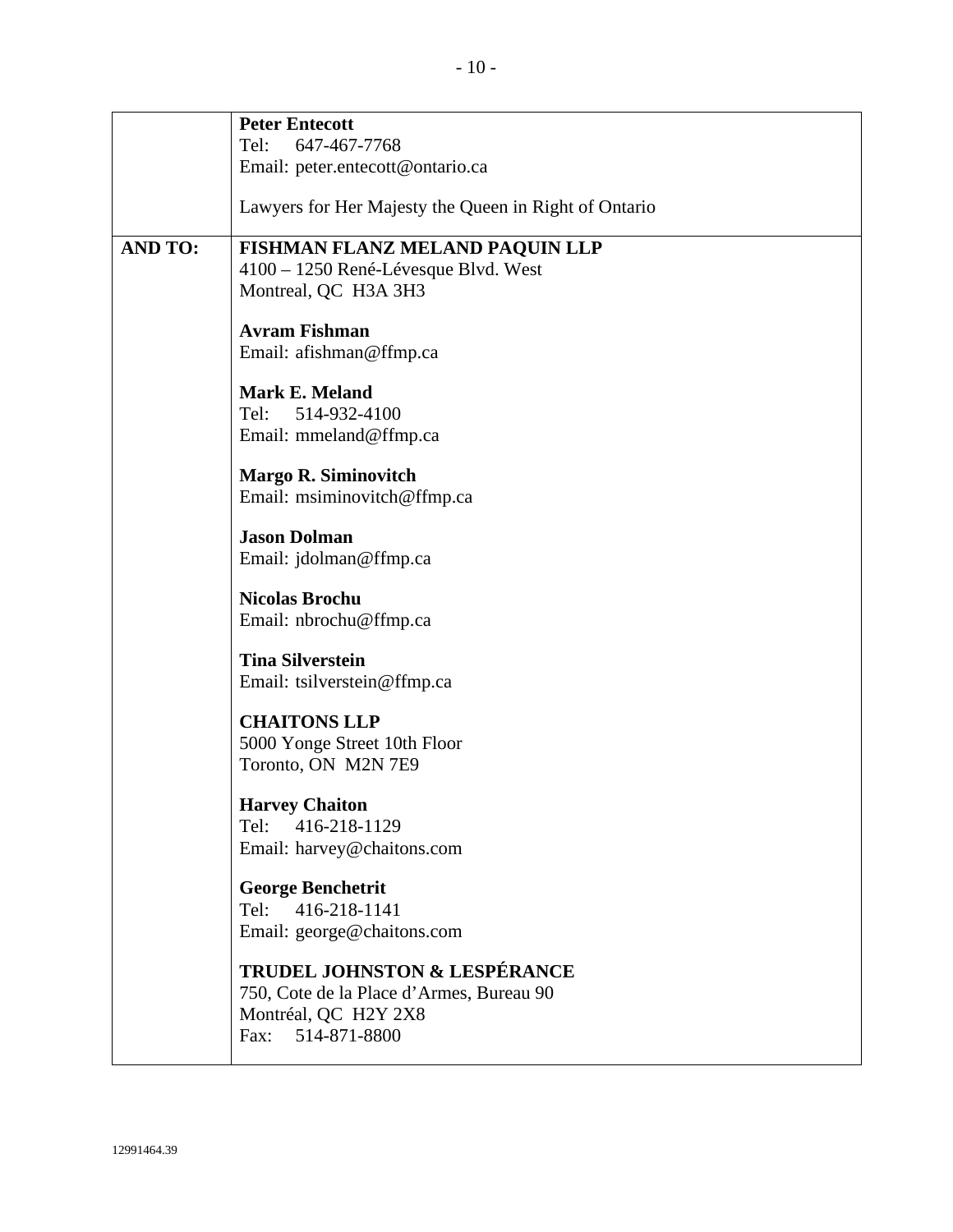|                | <b>Philippe Trudel</b>                                                                                                             |
|----------------|------------------------------------------------------------------------------------------------------------------------------------|
|                | Tel:<br>514-871-0800                                                                                                               |
|                | Email: philippe@tjl.quebec                                                                                                         |
|                | <b>Bruce Johnston</b>                                                                                                              |
|                | 514-871-085<br>Tel:                                                                                                                |
|                | Email: bruce@tjl.quebec                                                                                                            |
|                |                                                                                                                                    |
|                | <b>André Lespérance</b>                                                                                                            |
|                | 514-871-8385 x204<br>Tel:                                                                                                          |
|                | Email: andre@tjl.quebec                                                                                                            |
|                | <b>Gabrielle Gagné</b>                                                                                                             |
|                | Tel:<br>514-871-8385 x207                                                                                                          |
|                | Email: gabrielle@tjl.quebec                                                                                                        |
|                | Lawyers for Conseil québécois sur le tabac et la santé, Jean-Yves Blais and<br>Cécilia Létourneau (Quebec Class Action Plaintiffs) |
| <b>AND TO:</b> | <b>KLEIN LAWYERS LLP</b>                                                                                                           |
|                | 100 King Street West, Suite 5600                                                                                                   |
|                | Toronto, ON M5X 1C9                                                                                                                |
|                | <b>Douglas Lennox</b>                                                                                                              |
|                | Tel:<br>416-506-1944                                                                                                               |
|                | Email: dlennox@callkleinlawyers.com                                                                                                |
|                |                                                                                                                                    |
|                | <b>KLEIN LAWYERS LLP</b><br>$400 - 1385$ West $8th$ Avenue                                                                         |
|                | Vancouver, BC V6H 3V9                                                                                                              |
|                |                                                                                                                                    |
|                | David A. Klein                                                                                                                     |
|                | Tel:<br>604-874-7171                                                                                                               |
|                | Email: dklein@callkleinlawyers.com                                                                                                 |
|                | Lawyers for the representative plaintiff, Kenneth Knight, in the certified British                                                 |
|                | Columbia class action, Knight v. Imperial Tobacco Canada Ltd., Supreme Court                                                       |
|                | of British Columbia, Vancouver Registry No. L031300                                                                                |
| <b>AND TO:</b> | <b>JENSEN SHAWA SOLOMON DUGID HAWKES LLP</b>                                                                                       |
|                | 800, $304 - 8$ Avenue SW                                                                                                           |
|                | Calgary, AB T2P 1C2                                                                                                                |
|                | 403-571-1528<br>Fax:                                                                                                               |
|                | <b>Carsten Jensen, QC</b>                                                                                                          |
|                | 403-571-1526<br>Tel:                                                                                                               |
|                | Email: jensenc@jssbarristers.ca                                                                                                    |
|                |                                                                                                                                    |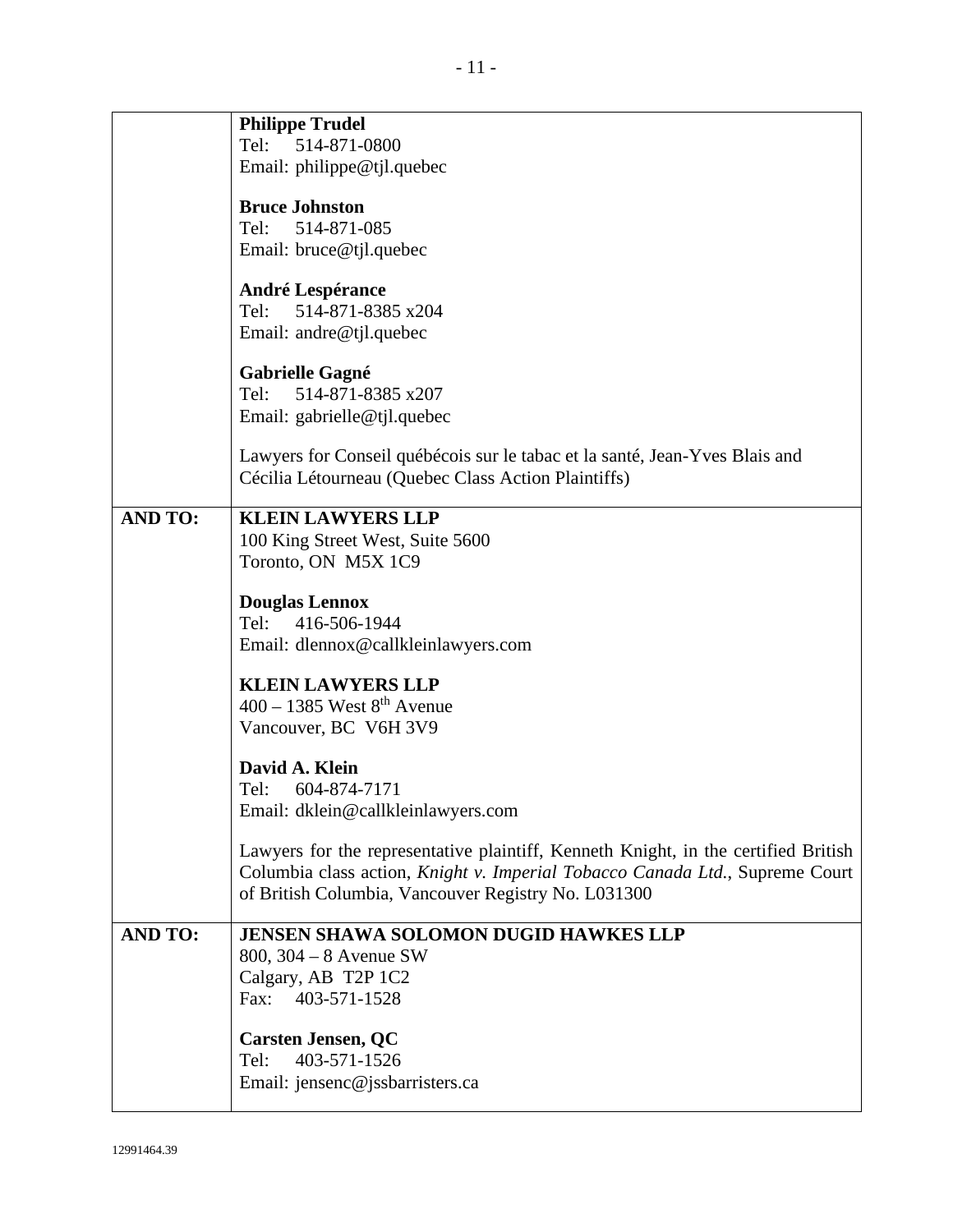|                | Sabri Shawa, QC<br>Tel:<br>403-571-1527<br>Email: shawas@jssbarristers.ca<br><b>Stacy Petriuk</b><br>403-571-1523<br>Tel:<br>Email: petriuks@jssbarristers.ca<br>PALIARE ROLAND ROSENBERG ROTHSTEIN LLP<br>155 Wellington Street West, 35 <sup>th</sup> Floor<br>Toronto, ON M5V 3H1<br><b>Kenneth T. Rosenberg</b><br>Email: ken.rosenberg@pailareroland.com<br><b>Lilly Harmer</b><br>Email: lily.harmer@paliareroland.com |
|----------------|------------------------------------------------------------------------------------------------------------------------------------------------------------------------------------------------------------------------------------------------------------------------------------------------------------------------------------------------------------------------------------------------------------------------------|
|                | <b>Massimo (Max) Starnino</b><br>Email: max.starnino@paliareroland.com<br><b>Danielle Glatt</b><br>Email: Danielle.glatt@paliareroland.com<br>Lawyers for Her Majesty the Queen in Right of Alberta                                                                                                                                                                                                                          |
| <b>AND TO:</b> | <b>STEWART MCKELVEY</b><br>1959 Upper Water Street, Suite 900<br>PO Box 997<br>Halifax, NS B3J 2X2<br>Fax: 902-420-1417<br>Robert G. MacKeigan, Q.C.<br>Tel:<br>902-444-1771<br>Email: robbie@stewartmckelvey.com<br>Lawyers for Sobeys Capital Incorporated                                                                                                                                                                 |
| <b>AND TO:</b> | <b>CASSELS BROCK &amp; BLACKWELL LLP</b><br>2100 Scotia Plaza<br>40 King Street West<br>Toronto, ON M5H 3C2<br><b>Shayne Kukulowicz</b><br>416-860-6463<br>Tel:<br>416-640-3176<br>Fax:<br>Email: skukulowicz@cassels.com                                                                                                                                                                                                    |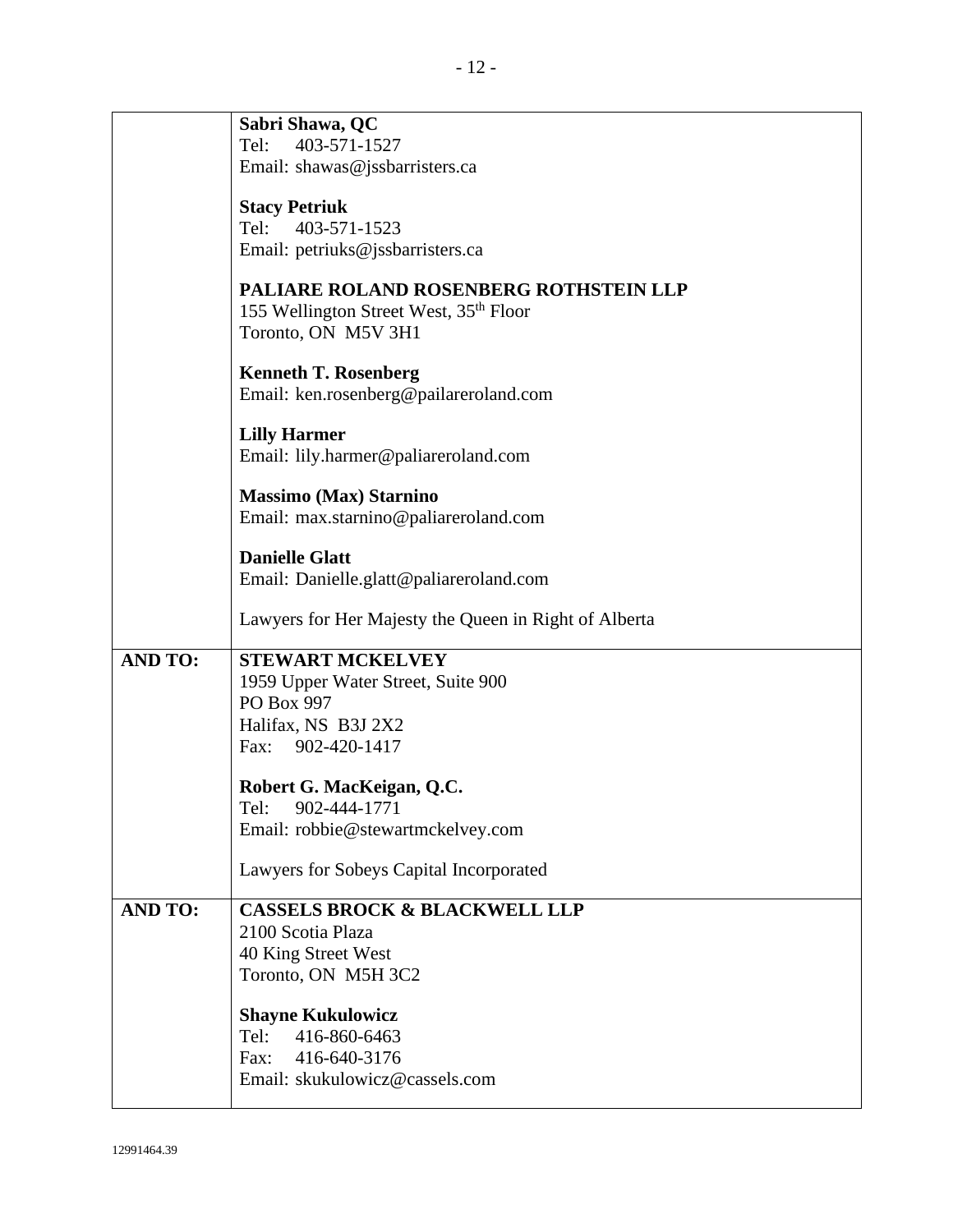|                | <b>Jane Dietrich</b>                                                                                                  |
|----------------|-----------------------------------------------------------------------------------------------------------------------|
|                | Tel:<br>416-860-5223                                                                                                  |
|                | Fax: 416-640-3144                                                                                                     |
|                | Email: jdietrich@cassels.com                                                                                          |
|                | <b>Joseph Bellissimo</b>                                                                                              |
|                | Tel: 416-860-6572                                                                                                     |
|                | Fax: 416-642-7150                                                                                                     |
|                | Email: jbellissimo@cassels.com                                                                                        |
|                |                                                                                                                       |
|                | <b>Monique Sassi</b>                                                                                                  |
|                | Tel: 416-860-6886                                                                                                     |
|                | Fax: 416-640-3005                                                                                                     |
|                | Email: msassi@cassels.com                                                                                             |
|                | Lawyers for Ernst & Young Inc, in its capacity as court-appointed monitor of<br>Rothmans, Benson & Hedges, Inc.       |
| <b>AND TO:</b> | <b>ERNST &amp; YOUNG INC.</b><br>Ernst & Young Tower<br>100 Adelaide Street West<br>P.O. Box 1<br>Toronto, ON M5H 0B3 |
|                | <b>Murray A. McDonald</b><br>416-943-3016<br>Tel:<br>Email: murray.a.mcdonald@ca.ey.com                               |
|                | <b>Brent Beekenkamp</b><br>Tel: 416-943-2652<br>Email: brent.r.beekenkamp@ca.ey.com                                   |
|                | <b>Edmund Yau</b><br>Tel:<br>416-943-2177<br>Email: edmund.yau@ca.ey.com                                              |
|                | <b>Matt Kaplan</b><br>416-932-6155<br>Tel:<br>Email: matt.kaplan@ca.ey.com                                            |
|                | <b>Philip Kan</b><br>Email: philip.kan@ca.ey.com                                                                      |
|                | Monitor of Rothmans, Benson & Hedges, Inc.                                                                            |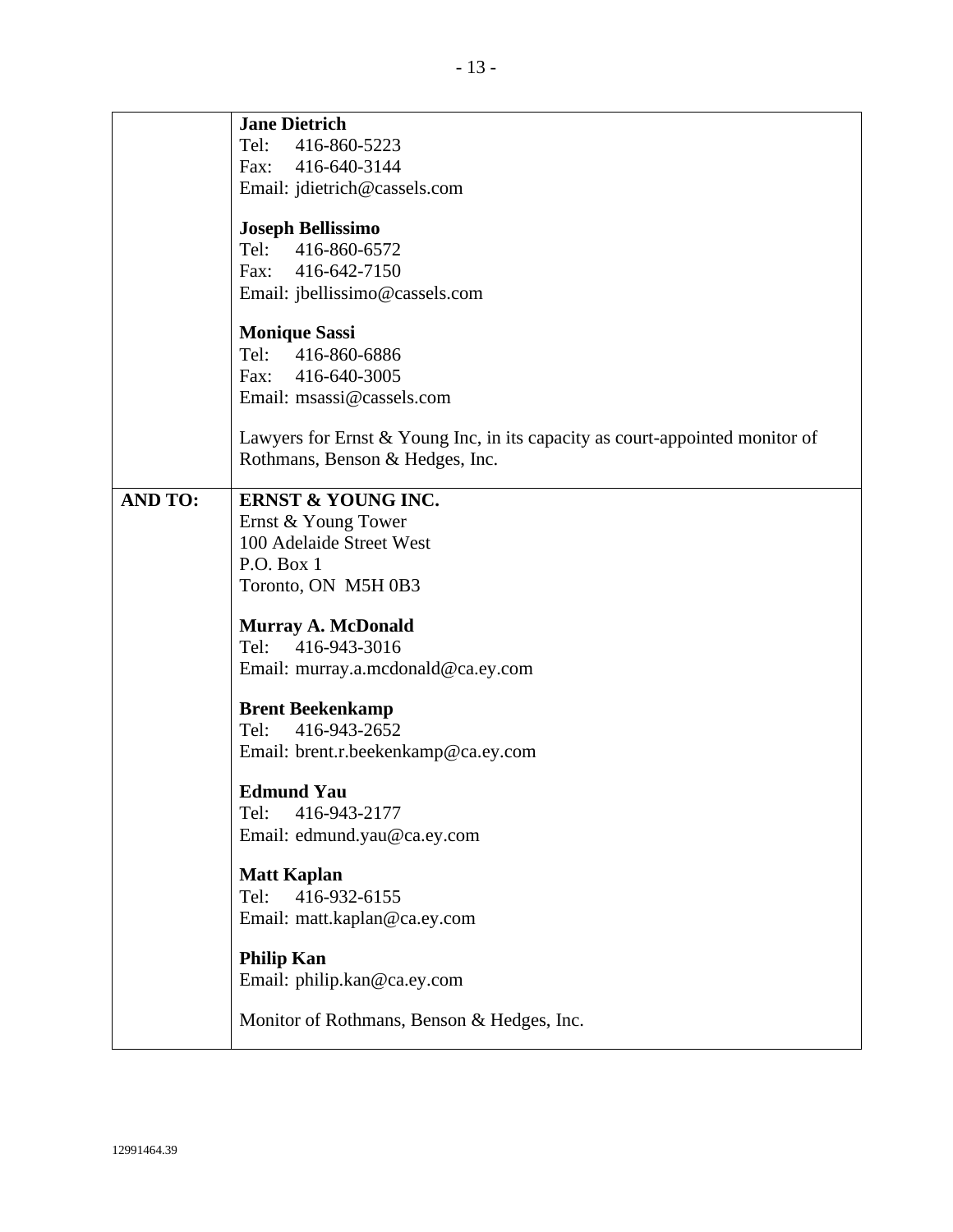| <b>AND TO:</b> | <b>GOWLING WLG (CANADA) LLP</b><br>1 First Canadian Place<br>100 King Street West, Suite 1600<br>Toronto, ON M5X 1G5<br>Fax: 416-862-7661       |
|----------------|-------------------------------------------------------------------------------------------------------------------------------------------------|
|                | <b>Clifton Prophet</b><br>416-862-3509<br>Tel:<br>Email: clifton.prophet@gowlingwlg.com                                                         |
|                | <b>Steven Sofer</b><br>416-369-7240<br>Tel:<br>Email: steven.sofer@gowlingwlg.com                                                               |
|                | <b>Nicholas Kluge</b><br>Tel: 416-369-4610<br>Email: nicholas.kluge@gowlingwlg.com                                                              |
|                | Lawyers for Philip Morris International Inc.                                                                                                    |
| <b>AND TO:</b> | PALIARE ROLAND ROSENBERG ROTHSTEIN LLP<br>155 Wellington Street West, 35 <sup>th</sup> Floor<br>Toronto, ON M5V 3H1                             |
|                | <b>Kenneth T. Rosenberg</b><br>Email: ken.rosenberg@pailareroland.com                                                                           |
|                | <b>Lilly Harmer</b><br>Email: lily.harmer@paliareroland.com                                                                                     |
|                | <b>Massimo (Max) Starnino</b><br>Email: max.starnino@paliareroland.com                                                                          |
|                | <b>Danielle Glatt</b><br>Email: Danielle.glatt@paliareroland.com                                                                                |
|                | ROEBOTHAN MCKAY MARSHALL<br><b>Paramount Building</b><br>34 Harvey Road, 5 <sup>th</sup> Floor<br>St. John's NL A1C 3Y7<br>Fax:<br>709-753-5221 |
|                | <b>Glenda Best</b><br>705-576-2255<br>Tel:<br>Email: gbest@wrmmlaw.com                                                                          |
|                | Lawyers for Her Majesty the Queen in Right of Newfoundland                                                                                      |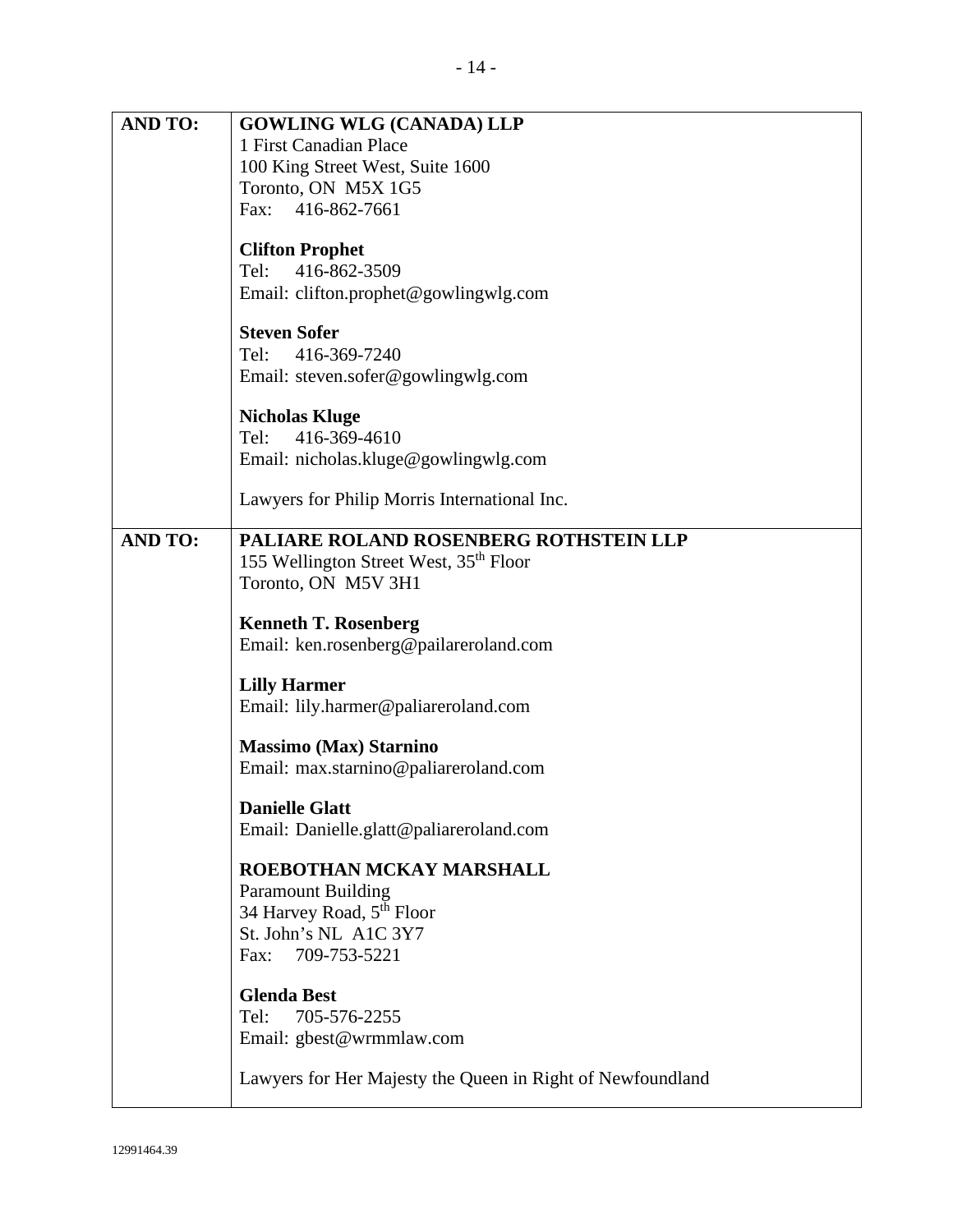| <b>AND TO:</b> | <b>WESTROCK COMPANY OF CANADA CORP.</b>                    |
|----------------|------------------------------------------------------------|
|                | 15400 Sherbrooke Street East                               |
|                | Montreal, QC H1A 3S2                                       |
|                |                                                            |
|                | <b>Dean Jones</b>                                          |
|                |                                                            |
|                | 514-642-9251<br>Tel:                                       |
|                | Email: dean.jones@westrock.com                             |
|                |                                                            |
| <b>AND TO</b>  | MINISTRY OF THE ATTORNEY GENERAL                           |
|                |                                                            |
|                | Civil Law Division, FSCO Branch                            |
|                | 5160 Yonge Street, 17 <sup>th</sup> Floor                  |
|                | Toronto, ON M2N 6L9                                        |
|                | 416-590-7556<br>Fax:                                       |
|                |                                                            |
|                | <b>Thomas Felix</b>                                        |
|                |                                                            |
|                | Tel:<br>416-226-7834                                       |
|                | Email: thomas.felix@fsrao.ca                               |
|                |                                                            |
|                | Lawyers for the Superintendent of Financial Services       |
|                |                                                            |
| <b>AND TO:</b> | <b>KAPLAN LAW</b>                                          |
|                |                                                            |
|                | 393 University Avenue, Suite 2000                          |
|                | Toronto, ON M5G 1E6                                        |
|                |                                                            |
|                | Ari Kaplan                                                 |
|                | Tel:<br>416-565-4656                                       |
|                | Email: ari@kaplanlaw.ca                                    |
|                |                                                            |
|                |                                                            |
|                | Counsel to the Former Genstar U.S. Retiree Group Committee |
|                |                                                            |
| <b>AND TO:</b> | <b>McMILLAN LLP</b>                                        |
|                | <b>Brookfield Place</b>                                    |
|                | 181 Bay Street, Suite 4400                                 |
|                | Toronto, ON M5J 2T3                                        |
|                |                                                            |
|                |                                                            |
|                | <b>Wael Rostom</b>                                         |
|                | 416-865-7790<br>Tel:                                       |
|                | Email: wael.rostom@mcmillan.ca                             |
|                |                                                            |
|                | <b>Emile Catimel-Marchand</b>                              |
|                |                                                            |
|                | 514-987-5031<br>Tel:                                       |
|                | Email: emile.catimel-marchand@mcmillan.ca                  |
|                |                                                            |
|                | Lawyers for The Bank of Nova Scotia                        |
|                |                                                            |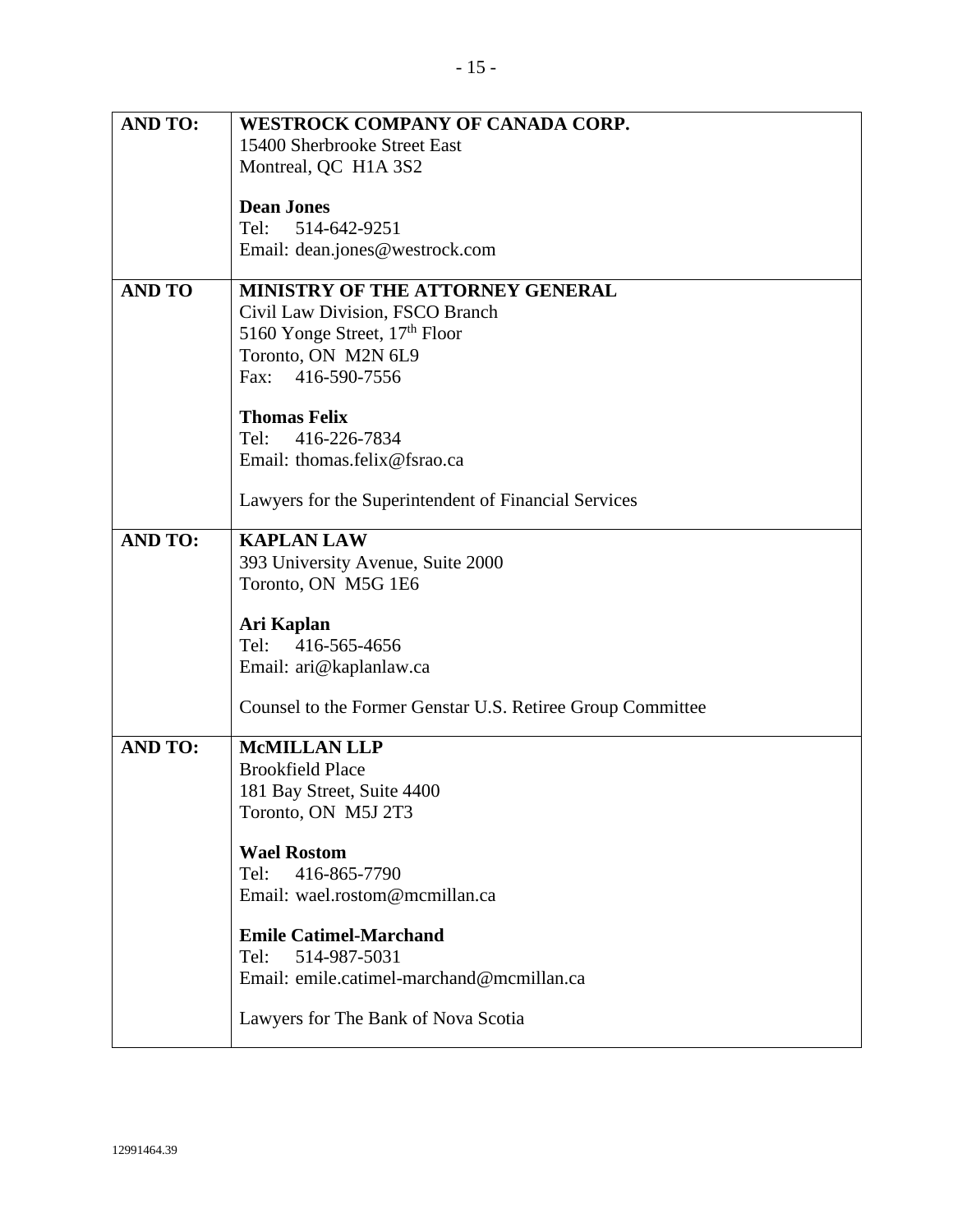| <b>AND TO</b>  | <b>MERCHANT LAW GROUP LLP</b>                                  |
|----------------|----------------------------------------------------------------|
|                | $c$ /o #400 - 333 Adelaide St. West                            |
|                | Toronto, ON M5V 1R5                                            |
|                | Fax: 613-366-2793                                              |
|                | <b>Evatt Merchant, QC</b>                                      |
|                | 613-366-2795<br>Tel:                                           |
|                | Email: emerchant@merchantlaw.com                               |
|                |                                                                |
|                | <b>Chris Simoes</b>                                            |
|                | Email: csimoes@merchantlaw.com                                 |
|                |                                                                |
|                | Lawyers for the Class Action Plaintiffs (MLG)                  |
| <b>AND TO:</b> | LABSTAT INTERNATIONAL INC.                                     |
|                | 262 Manitou Drive                                              |
|                | Kitchener, ON N2C 1L3                                          |
|                |                                                                |
|                | <b>Kimberly Stevenson Chow (CFO)</b>                           |
|                | Tel: 519-748-5409                                              |
|                | Email: kstevens@labstat.com                                    |
| <b>AND TO:</b> | <b>CHERNOS FLAHERTY SVONKIN LLP</b>                            |
|                | 220 Bay Street, Suite 700                                      |
|                | Toronto, ON M5J 2W4                                            |
|                | Fax: 647-725-5440                                              |
|                |                                                                |
|                | <b>Patrick Flaherty</b>                                        |
|                | 416-855-0403<br>Tel:                                           |
|                | Email: pflaherty@cfscounsel.com                                |
|                | <b>Bryan D. McLeese</b>                                        |
|                | Tel: 416-855-0414                                              |
|                | Email: bmcleese@cfscounsel.com                                 |
|                |                                                                |
|                | <b>STOCKWOODS LLP</b>                                          |
|                | 77 King Street West, Suite 4130                                |
|                | TD North Tower, P.O. Box 140, TD Centre<br>Toronto, ON M5K 1H1 |
|                | Fax: 416-593-9345                                              |
|                |                                                                |
|                | <b>Brian Gover</b>                                             |
|                | 416-593-2489<br>Tel:                                           |
|                | Email: briang@stockwoods.ca                                    |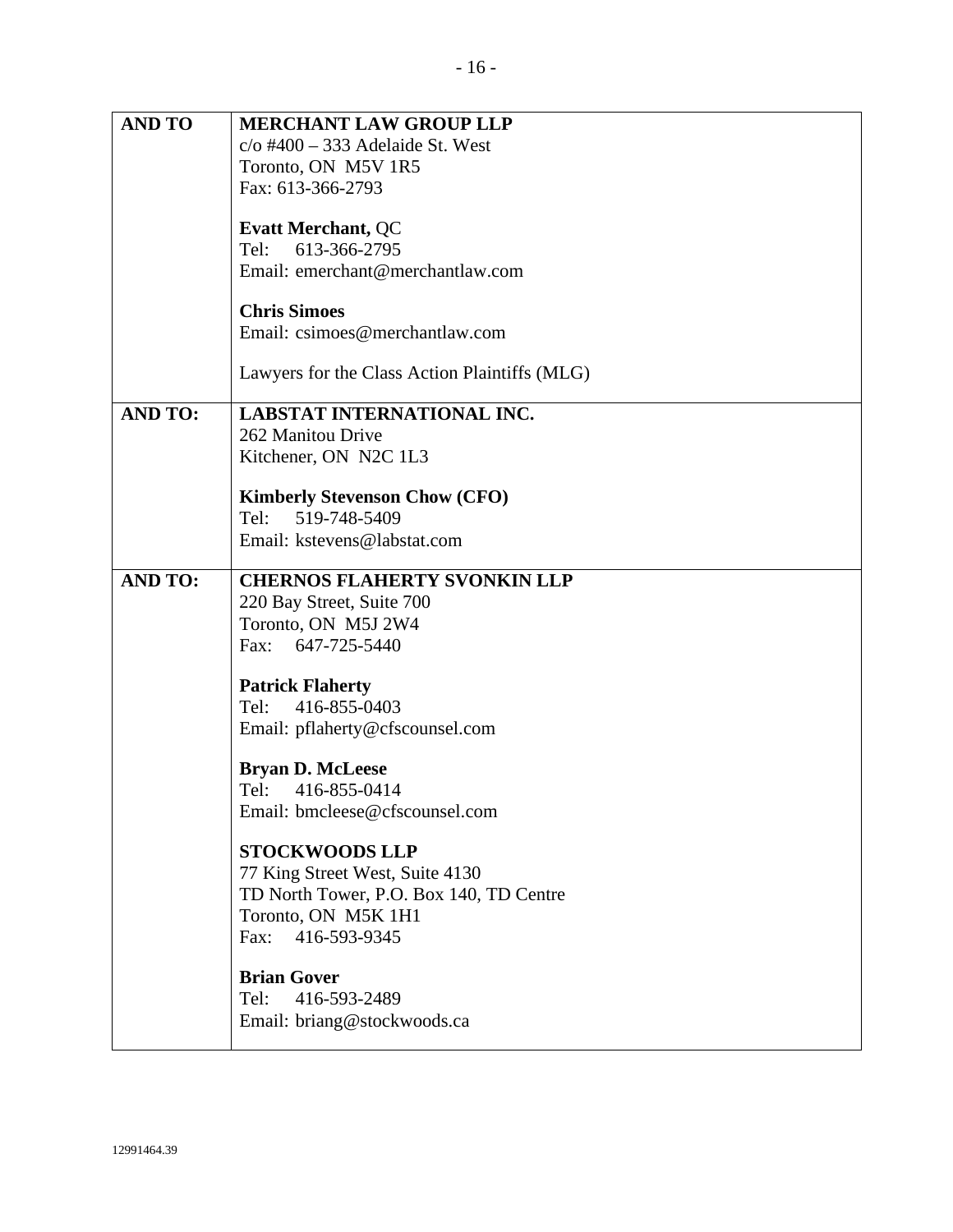|                | <b>Justin Safayeni</b>                                                   |
|----------------|--------------------------------------------------------------------------|
|                | Tel:<br>416-593-3494                                                     |
|                | Email: justins@stockwoods.ca                                             |
|                |                                                                          |
|                | Lawyers for R.J. Reynolds Tobacco Company and                            |
|                | R.J. Reynolds Tobacco International Inc.                                 |
| <b>AND TO:</b> | <b>WEISZ FELL KOUR</b>                                                   |
|                | 100 King Street West, Suite 5600                                         |
|                | Toronto, ON M5X 1C9                                                      |
|                |                                                                          |
|                | <b>Steven Weisz</b>                                                      |
|                | 416-613-8281<br>Tel:                                                     |
|                | Email: sweisz@wfklaw.ca                                                  |
|                |                                                                          |
|                | <b>INCH HAMMOND PROFESSIONAL CORPORATION</b>                             |
|                | 1 King Street West, Suite 500                                            |
|                | Hamilton, ON L8P 4X8                                                     |
|                | <b>Amanda McInnis</b>                                                    |
|                | 905-525-0031<br>Tel:                                                     |
|                | Email: amcinnis@inchlaw.com                                              |
|                |                                                                          |
|                | Lawyer for Grand River Enterprises Six Nations Ltd.                      |
|                |                                                                          |
| <b>AND TO:</b> | <b>STROSBERG SASSO SUTTS LLP</b>                                         |
|                | 1561 Ouellette Avenue                                                    |
|                | Windsor, ON M8X 1K5                                                      |
|                | 866-316-5308<br>Fax:                                                     |
|                | <b>William V. Sasso</b>                                                  |
|                | Tel: 519-561-6222                                                        |
|                | Email: wvs@strosbergco.com                                               |
|                |                                                                          |
|                | <b>David Robins</b>                                                      |
|                | 519-561-6215<br>Tel:                                                     |
|                | Email: drobins@strosbergco.com                                           |
|                |                                                                          |
|                | Lawyers for The Ontario Flue-Cured Tobacco Growers' Marketing Board,     |
|                | plaintiffs in Ontario Superior Court of Justice Court File No. 1056/10CP |
|                | (Class Proceedings)                                                      |
|                |                                                                          |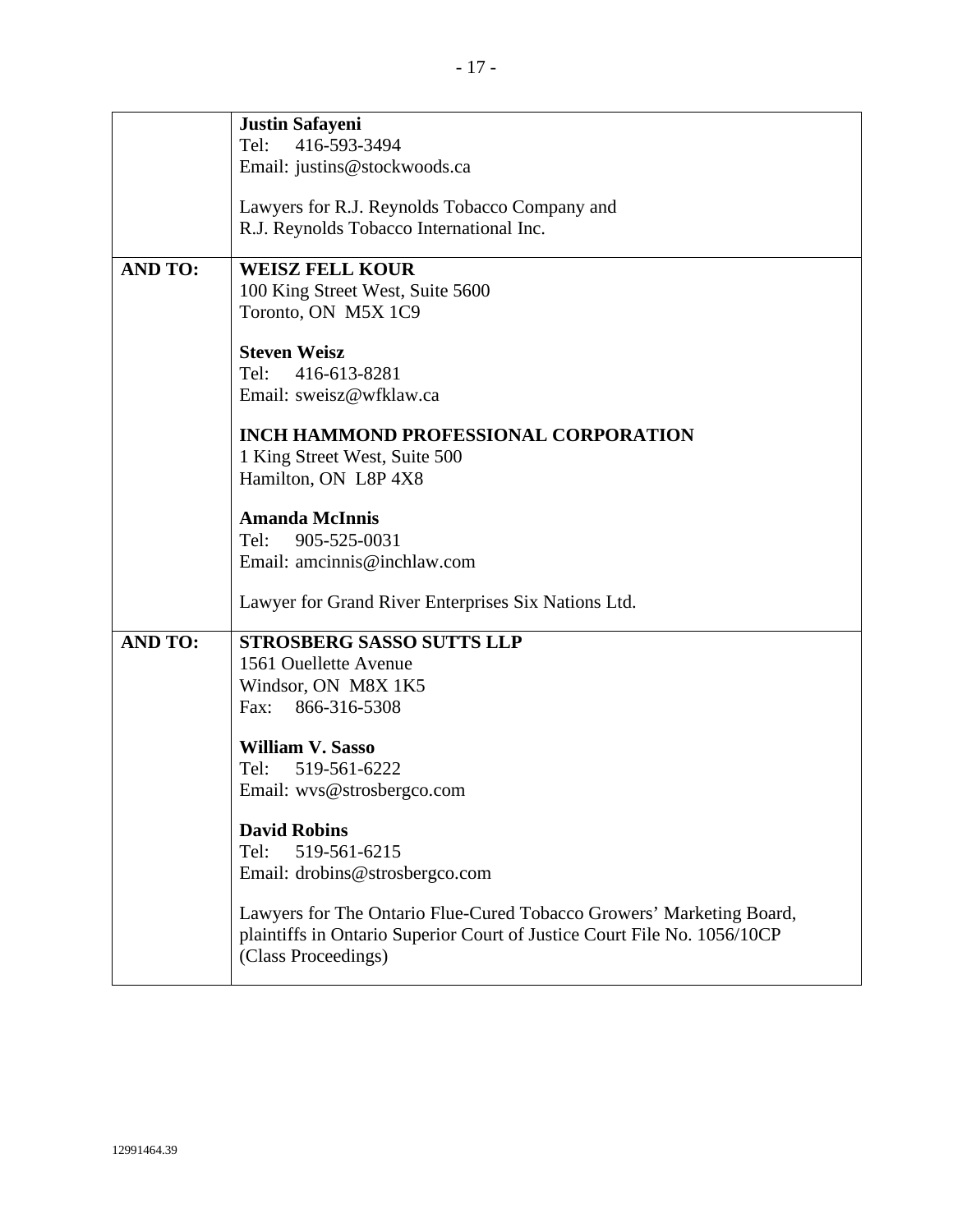|                | Email: diane.winters@justice.gc.ca                                                                  |
|----------------|-----------------------------------------------------------------------------------------------------|
|                | Lawyers for the Minister of National Revenue                                                        |
| <b>AND TO:</b> | <b>LAX O'SULLIVAN LISUS GOTTLIEB LLP</b><br>Suite 2750, 145 King Street West<br>Toronto, ON M5H 1J8 |
|                | <b>Jonathan Lisus</b>                                                                               |
|                | Tel: 416-598-7873                                                                                   |
|                | Email: jlisus@lolg.ca                                                                               |
|                | <b>Matthew Gottlieb</b>                                                                             |
|                | Tel: 416-644-5353                                                                                   |
|                | Email: mgottlieb@lolg.ca                                                                            |
|                | <b>Nadia Campion</b>                                                                                |
|                | Tel: 416-642-3134                                                                                   |
|                | Email: ncampion@lolg.ca                                                                             |
|                | <b>Andrew Winton</b>                                                                                |
|                | Tel: 416-644-5342                                                                                   |
|                | Email: awinton@lolg.ca                                                                              |
|                | Lawyers for the Court-Appointed Mediator                                                            |
| <b>AND TO:</b> | <b>FOGLER, RUBINOFF LLP</b>                                                                         |
|                | Suite 3000, P.O. Box 95                                                                             |
|                | <b>Toronto-Dominion Centre</b>                                                                      |
|                | 77 King Street West                                                                                 |
|                | Toronto, ON M5K 1G8<br>416-941-8852<br>Fax:                                                         |
|                |                                                                                                     |
|                | <b>Vern W. DaRe</b>                                                                                 |
|                | Tel: 416-941-8842                                                                                   |
|                | Email: vdare@foglers.com                                                                            |
|                |                                                                                                     |
|                |                                                                                                     |
| 12991464.39    |                                                                                                     |
|                |                                                                                                     |

**AND TO: ATTORNEY GENERAL OF CANADA** Department of Justice Canada

> Toronto, ON M5H 1T1 Fax: 416-973-0810

Tel: 647-256-7459

Ontario Regional Office, Tax Law Section

120 Adelaide Street West, Suite 400

**Diane Winters, General Counsel**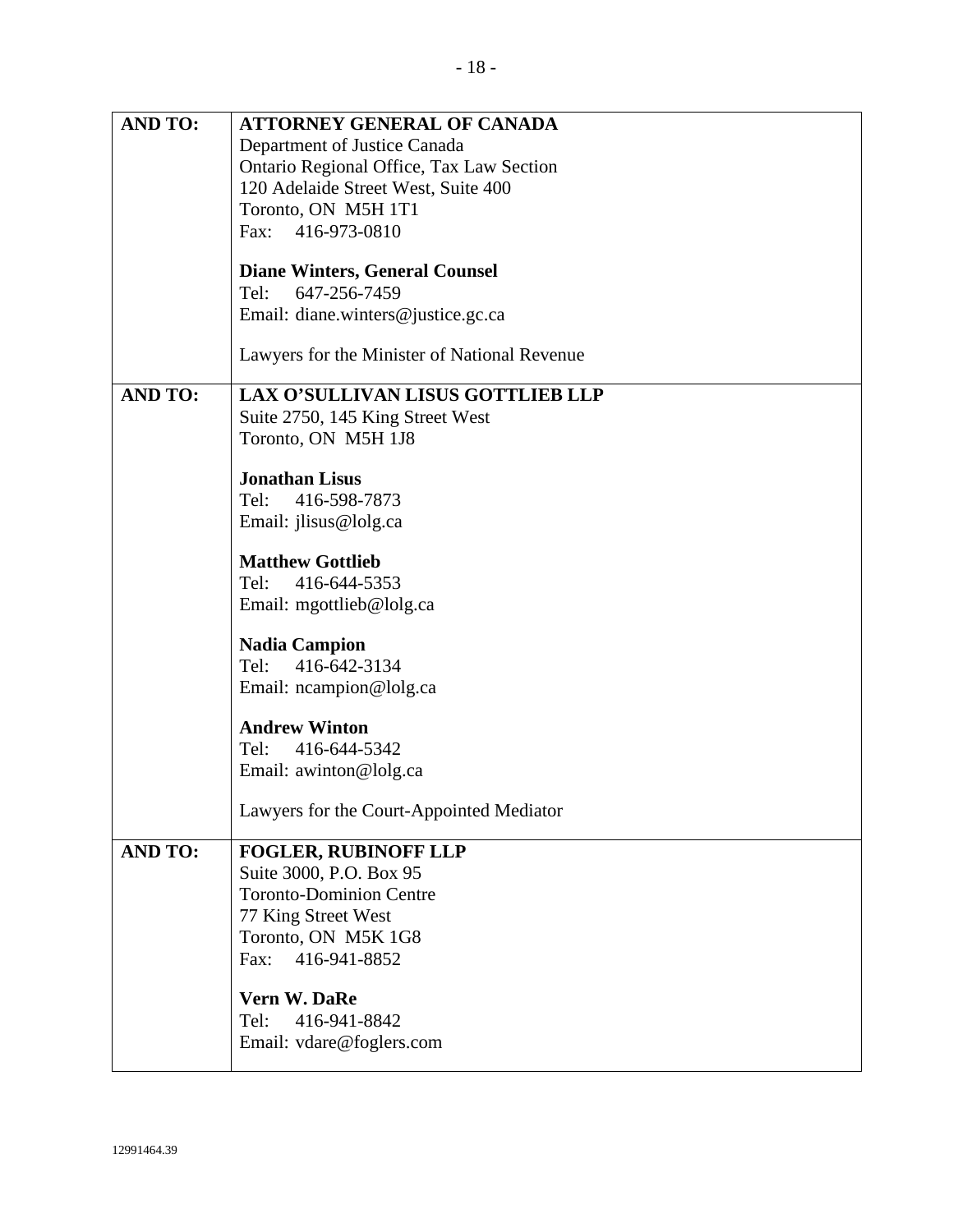|                | <b>CANADIAN CANCER SOCIETY</b>                          |
|----------------|---------------------------------------------------------|
|                |                                                         |
|                | 116 Albert Street, Suite 500                            |
|                | Ottawa, ON K1P 5G3                                      |
|                | Fax: 613-565-2278                                       |
|                | <b>Robert Cunningham</b>                                |
|                | 613-565-2522 ext. 4981<br>Tel:                          |
|                | Email: rcunning@cancer.ca                               |
|                |                                                         |
|                | Lawyers for Canadian Cancer Society                     |
| <b>AND TO:</b> | <b>BLANEY MCMURTRY LLP</b>                              |
|                | 2 Queen Street East, Suite 1500                         |
|                | Toronto, ON M5C 3G5                                     |
|                |                                                         |
|                | <b>David Ullmann</b>                                    |
|                | 416-596-4289<br>Tel:                                    |
|                | Email: dullmann@blaney.com                              |
|                |                                                         |
|                | <b>Dominic T. Clarke</b>                                |
|                | Tel:<br>416-593-3968                                    |
|                | Email: dclarke@blaney.com                               |
|                | <b>Alexandra Teodorescu</b>                             |
|                |                                                         |
|                | 416-596-4279<br>Tel:                                    |
|                | Email: ateodorescu@blaney.com                           |
|                | <b>Alex Fernet Brochu</b>                               |
|                | Tel:<br>416-593-3937                                    |
|                | Email: afernetbrochu@blaney.com                         |
|                |                                                         |
|                | Lawyers for La Nordique Compagnie D'Assurance du Canada |
|                |                                                         |
| <b>AND TO:</b> | <b>LAROCHE ST-PIERRE</b>                                |
|                | 2600, boulevard Laurier, porte760                       |
|                | Quebec, QC G1V 4T3                                      |
|                | <b>Mélanie Létourneau</b>                               |
|                | 418-657-8702, ext. 3793<br>Tel:                         |
|                | Email: melanie.letourneau@retraitequebec.gouv.qc.ca     |
|                |                                                         |
|                | Lawyers for Retraite Québec                             |
|                |                                                         |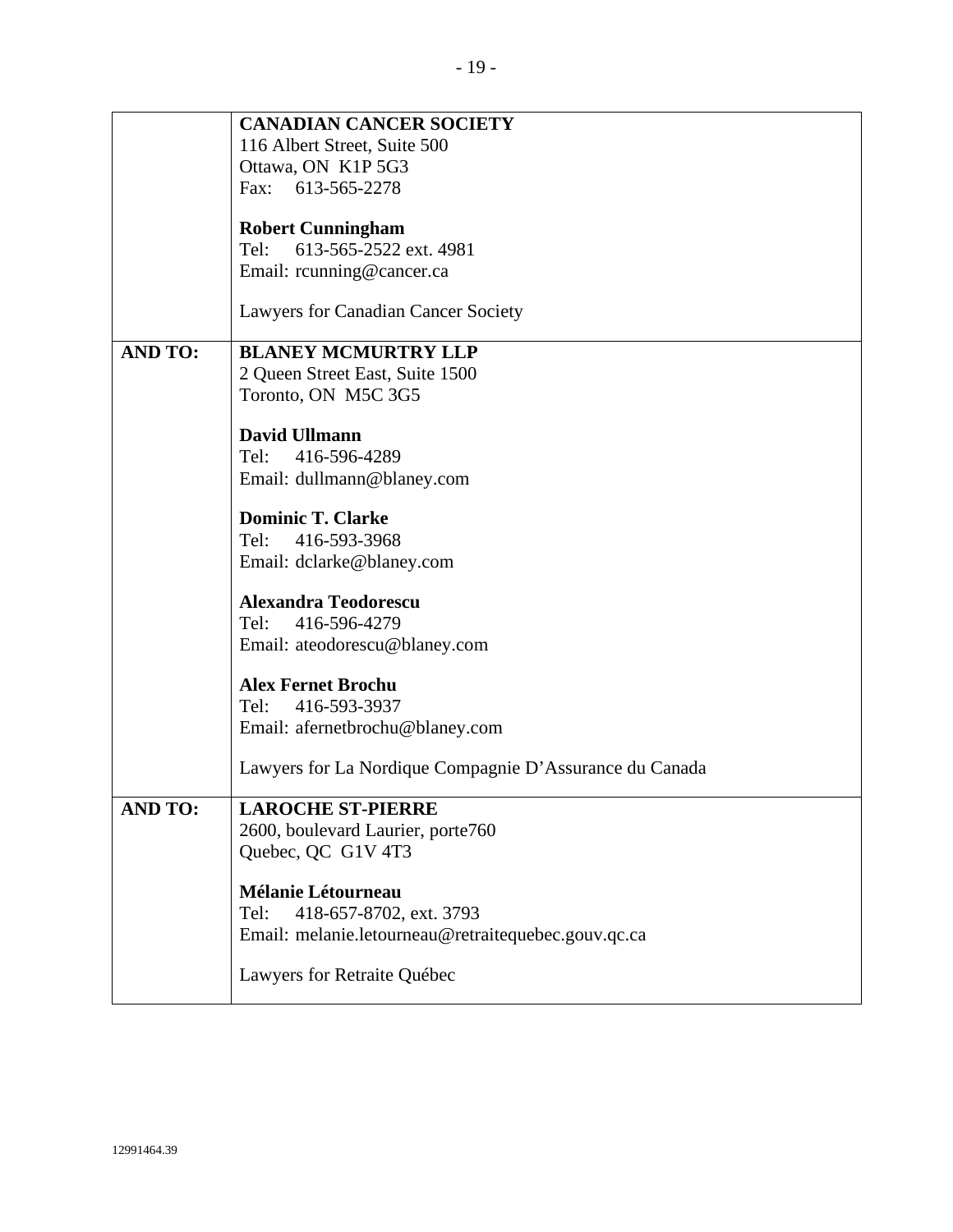| <b>AND TO:</b> | <b>LECKER &amp; ASSOCIATES</b>            |
|----------------|-------------------------------------------|
|                | 4789 Yonge Street, Suite 514              |
|                | Toronto, ON M2N 0G3                       |
|                |                                           |
|                | <b>Jared Lecker</b>                       |
|                | Email: jlecker@leckerslaw.com             |
|                |                                           |
|                | Lawyer for Imperial Tobacco claimant      |
|                |                                           |
| <b>AND TO:</b> | <b>McMILLAN LLP</b>                       |
|                | 181 Bay Street, Suite 4400                |
|                | Toronto, ON M5J 2T3                       |
|                | Fax: 416-865-7048                         |
|                |                                           |
|                | <b>Brett Harrison</b>                     |
|                | 416-865-7932<br>Tel:                      |
|                | Email: brett.harrison@mcmillan.ca         |
|                |                                           |
|                | Lawyers for the Province of Quebec        |
| <b>AND TO:</b> | <b>ATTORNEY GENERAL OF CANADA</b>         |
|                | Department of Justice Canada              |
|                | Ontario Regional Office, L.E.A.D.         |
|                | 120 Adelaide Street West, Suite 400       |
|                |                                           |
|                | Toronto, ON M5H 1T1                       |
|                | <b>John C. Spencer</b>                    |
|                | 647-256-0557<br>Tel:                      |
|                |                                           |
|                | Email: john.spencer@justice.gc.ca         |
|                | <b>Victor Paolone</b>                     |
|                | Tel:<br>647-256-7548                      |
|                | Email: victor.paolone@justice.gc.ca       |
|                |                                           |
| <b>AND TO:</b> | <b>McMILLAN LLP</b>                       |
|                | <b>Brookfield Place</b>                   |
|                | 181 Bay Street, Suite 4400                |
|                | Toronto, ON M5J 2T3                       |
|                | Fax: 416-865-7048                         |
|                |                                           |
|                | <b>Stephen Brown-Okruhlik</b>             |
|                | 416-865-7043<br>Tel:                      |
|                | Email: stephen.brown-okruhlik@mcmillan.ca |
|                |                                           |
|                | Lawyers for Citibank Canada               |
|                |                                           |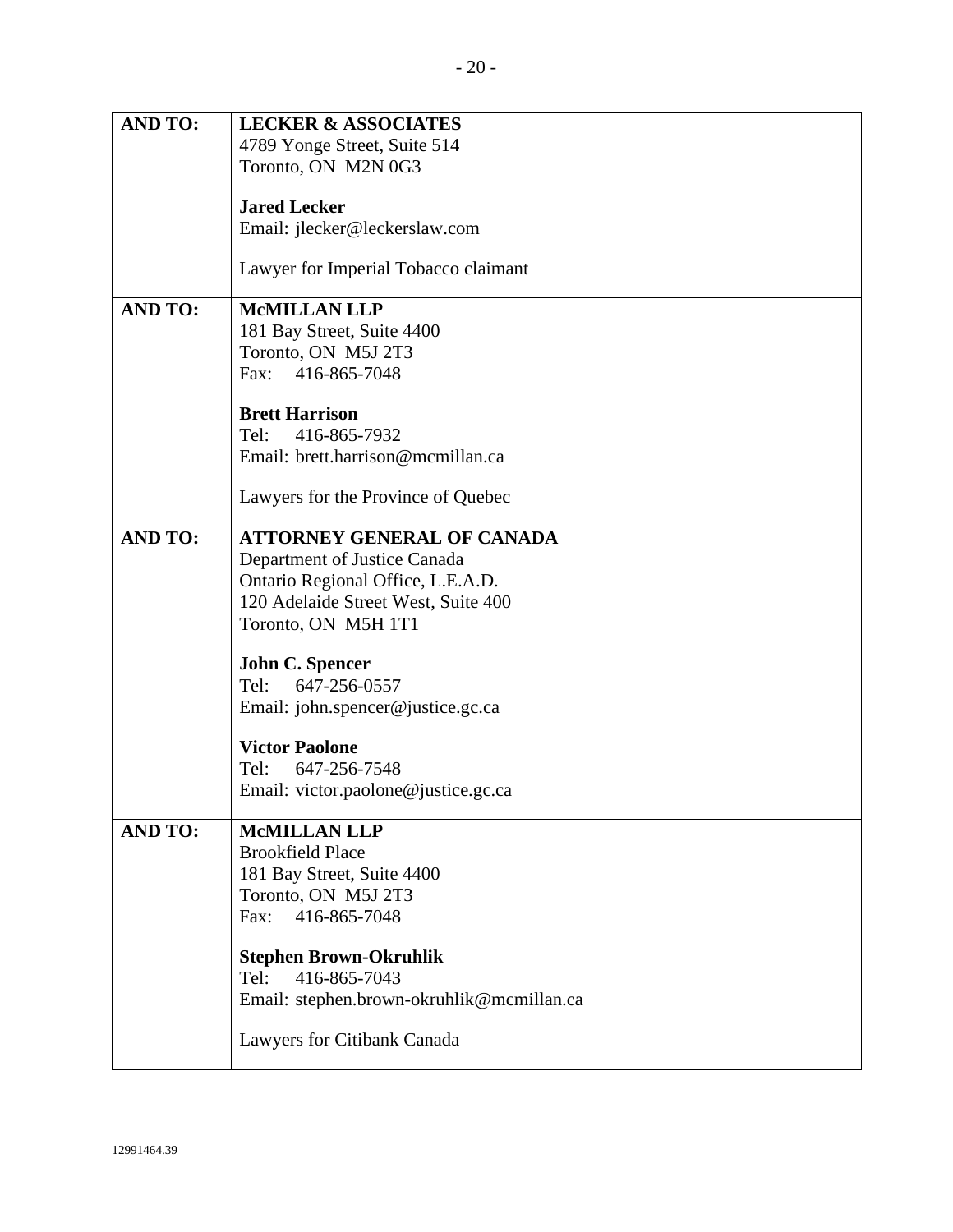| <b>AND TO:</b> | <b>BORDEN LADNER GERVAIS LLP</b>                    |
|----------------|-----------------------------------------------------|
|                | Bay Adelaide Centre, East Tower                     |
|                | 22 Adelaide Street West, Suite 3400                 |
|                | Toronto, ON M5H 4E3                                 |
|                | Fax: 416-367-6749                                   |
|                | <b>Alex MacFarlane</b>                              |
|                | Tel:<br>416-367-6305                                |
|                | Email: amacfarlane@blg.com                          |
|                | <b>James W. MacLellan</b>                           |
|                | Tel:<br>416-367-6592                                |
|                | Email: jmaclellan@blg.com                           |
|                | <b>Bevan Brooksbank</b>                             |
|                | 416-367-6604<br>Tel:                                |
|                | Email: bbrooksbank@blg.com                          |
|                | Lawyers for Chubb Insurance Company of Canada       |
| <b>AND TO:</b> | <b>INDUSTRY CANADA, LEGAL SERVICES</b>              |
|                | 235 Queen Street, 8 <sup>th</sup> Floor, East Tower |
|                | Ottawa, ON K1A 0H5                                  |
|                | <b>Adrian Scotchmer</b>                             |
|                | Email: adrian.scotchmer@canada.ca                   |
|                | <b>Michel Ohayon</b>                                |
|                | Email: michel.ohayon@canada.ca                      |
| <b>AND TO:</b> | <b>ROCHON GENOVA LLP</b>                            |
|                | Barristers • Avocats                                |
|                | 121 Richmond Street West, Suite 900                 |
|                | Toronto, ON M5H 2K1                                 |
|                | 416-363-0263<br>Fax:                                |
|                | <b>Joel P. Rochon</b>                               |
|                | 416-363-1867 x222<br>Tel:                           |
|                | Email: jrochon@rochongenova.com                     |
|                |                                                     |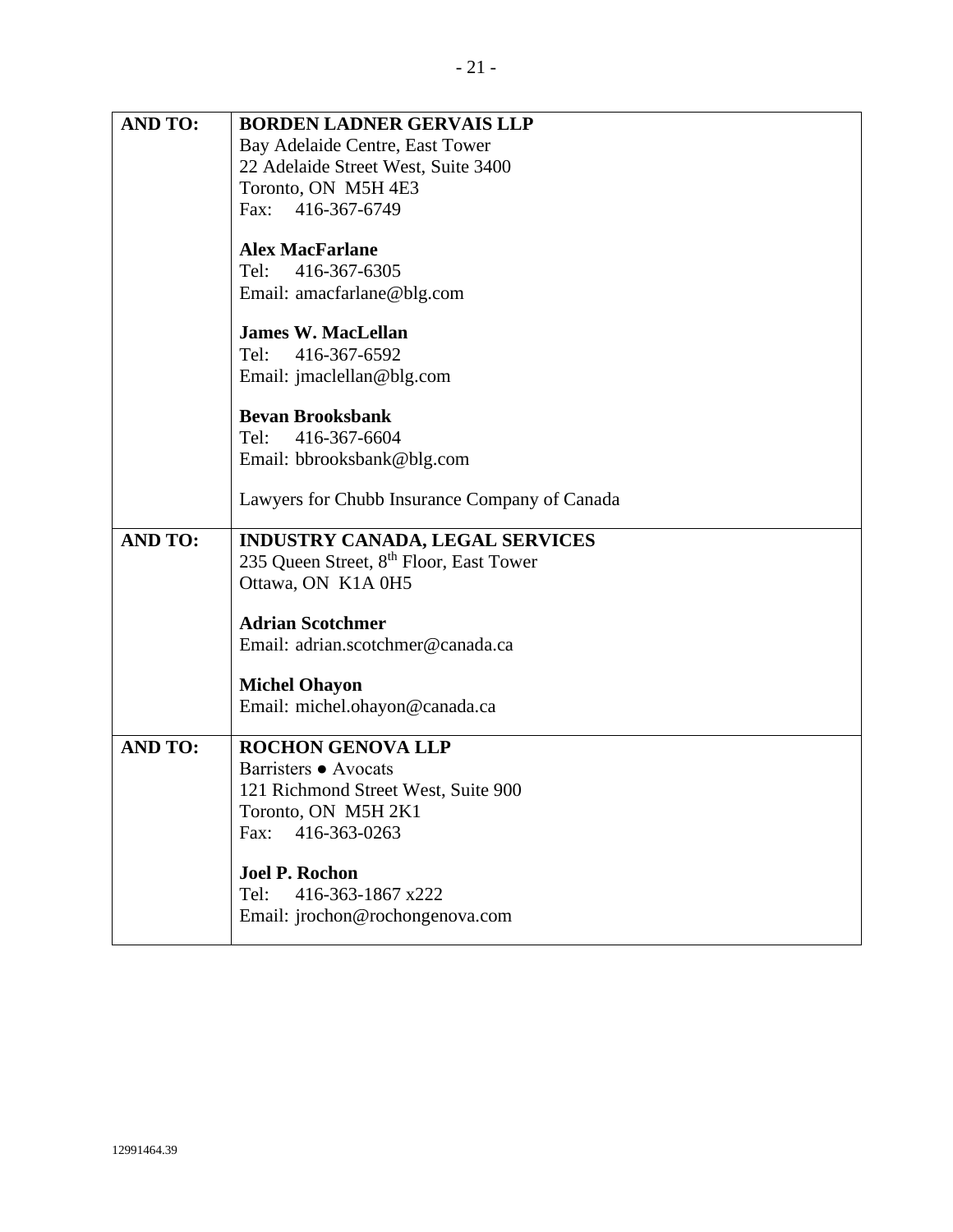| 416-363-1867 x288<br>Tel:<br>Email: rpodolny@rochongenova.com                                                                                                                                                                                                                       |  |
|-------------------------------------------------------------------------------------------------------------------------------------------------------------------------------------------------------------------------------------------------------------------------------------|--|
|                                                                                                                                                                                                                                                                                     |  |
|                                                                                                                                                                                                                                                                                     |  |
| Lawyers for Suzanne Jacklin, Barbara Bourassa on behalf of the Estate of Mitchell<br>David Bourassa, Roderick Dennis McDermid, Linda Dorion, Thelma Adams, Ben<br>Sample and Deborah Kunta, in their capacity as Representative Plaintiffs in certain<br>proposed class proceedings |  |
| <b>AND TO:</b><br><b>WAGNERS</b>                                                                                                                                                                                                                                                    |  |
| 1869 Upper Water Street, Suite PH301<br>3 <sup>rd</sup> Floor, Pontac House, Historic Properties<br>Halifax, NS B3J 1S9<br>Fax: 902-422-1233                                                                                                                                        |  |
|                                                                                                                                                                                                                                                                                     |  |
| Raymond F. Wagner, Q.C.<br>902-425-7330<br>Tel:                                                                                                                                                                                                                                     |  |
| Email: raywagner@wagners.co                                                                                                                                                                                                                                                         |  |
|                                                                                                                                                                                                                                                                                     |  |
| <b>Kate Boyle</b>                                                                                                                                                                                                                                                                   |  |
| Tel:<br>902-425-7330                                                                                                                                                                                                                                                                |  |
| Email: kboyle@wagners.co                                                                                                                                                                                                                                                            |  |
| <b>Representative Counsel</b>                                                                                                                                                                                                                                                       |  |
| <b>AND TO:</b><br><b>REVENU QUÉBEC</b>                                                                                                                                                                                                                                              |  |
| 1600, boul. René-Lévesque Ouest                                                                                                                                                                                                                                                     |  |
| Secteur R23DGR                                                                                                                                                                                                                                                                      |  |
| Montréal, QC H3H 2V2                                                                                                                                                                                                                                                                |  |
| <b>Alain Casavant</b>                                                                                                                                                                                                                                                               |  |
| Email: alain.casavant@revenuquebec.ca                                                                                                                                                                                                                                               |  |
| PELLETIER D'AMOURS<br><b>AND TO:</b>                                                                                                                                                                                                                                                |  |
| 1, Complexe Desjardins Tour Sud, 12e étage                                                                                                                                                                                                                                          |  |
| Montreal, QC H5B 1B1                                                                                                                                                                                                                                                                |  |
|                                                                                                                                                                                                                                                                                     |  |
| <b>Amy Bowen</b><br>Email: amy.bowen@dgag.ca                                                                                                                                                                                                                                        |  |
|                                                                                                                                                                                                                                                                                     |  |
| Lawyers for Desjardins Assurances                                                                                                                                                                                                                                                   |  |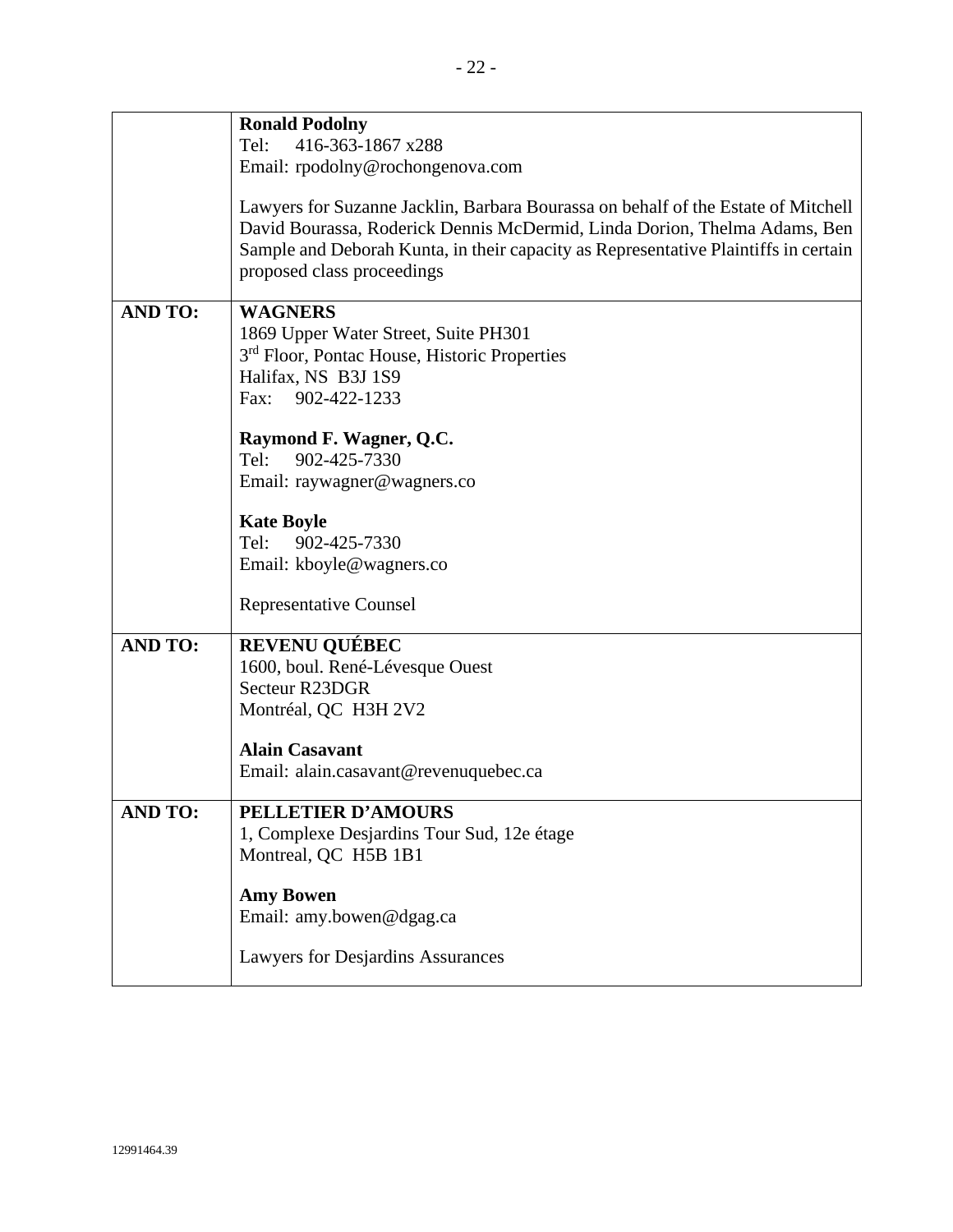## **Email Service List**

rthornton@tgf.ca; lwilliams@tgf.ca; rkennedy@tgf.ca; rbengino@tgf.ca; mgrossell@tgf.ca; jfinnigan@tgf.ca; rmanea@tgf.ca; paucasey@deloitte.ca; waleung@deloitte.ca; jnadon@deloitte.ca; philreynolds@deloitte.ca; jochu@deloitte.ca; pamela.huff@blakes.com; linc.rogers@blakes.com; chris.burr@blakes.com; aryo.shalviri@blakes.com; caitlin.mcintyre@blakes.com; emily.hazlett@blakes.com; nancy.thompson@blakes.com; cmills@millerthomson.com; hsibre@millerthomson.com; baziz@bluetreeadvisors.com; dbyers@stikeman.com; mkonyukhova@stikeman.com; lmercer@stikeman.com; ssopic@stikeman.com; dglendinning@osler.com; mwasserman@osler.com; jmacdonald@osler.com; mdelellis@osler.com; clockwood@osler.com; sarmstrong@osler.com; nmacparland@dwpv.com; csethi@dwpv.com; jaziz@dwpv.com; nrenner@dwpv.com; tbarbiero@dwpv.com; mpercy@dwpv.com; greg.watson@fticonsulting.com; paul.bishop@fticonsulting.com; jeffrey.rosenberg@fticonsulting.com; kamran.hamidi@fticonsulting.com; tyler.rivas-perri@fticonsulting.com; jgage@mccarthy.ca; hmeredith@mccarthy.ca; psteep@mccarthy.ca; tcourtis@mccarthy.ca; dtempler@mccarthy.ca; nrambaran@mccarthy.ca; bertrand.giroux@bcf.ca; mireille.fontaine@bcf.ca; sbomhof@torys.com; aslavens@torys.com; mica.arlette@pwc.com; tyler.ray@pwc.com; leonj@bennettjones.com; eizengam@bennettjones.com; zweigs@bennettjones.com; andre.michael@siskinds.com; peter.lawless@gov.bc.ca; ngoldstein@ksvadvisory.com; bkofman@ksvadvisory.com; jacqueline.wall@ontario.ca; shahana.kar@ontario.ca; edmund.huang@ontario.ca; peter.entecott@ontario.ca; afishman@ffmp.ca; mmeland@ffmp.ca; msiminovitch@ffmp.ca; jdolman@ffmp.ca; nbrochu@ffmp.ca; tsilverstein@ffmp.ca; harvey@chaitons.com; george@chaitons.com; philippe@tjl.quebec; bruce@tjl.quebec; andre@tjl.quebec; gabrielle@tjl.quebec; dlennox@callkleinlawyers.com; dklein@callkleinlawyers.com; jensenc@jssbarristers.ca; shawas@jssbarristers.ca; petriuks@jssbarristers.ca; ken.rosenberg@paliareroland.com; lily.harmer@paliareroland.com; max.starnino@paliareroland.com; danielle.glatt@paliareroland.com; sarita.sanasie@paliareroland.com; natalia.botelho@paliareroland.com; michelle.jackson@paliareroland.com; robbie@stewartmckelvey.com; skukulowicz@cassels.com; jdietrich@cassels.com; jbellissimo@cassels.com; msassi@cassels.com; murray.a.mcdonald@ca.ey.com; brent.r.beekenkamp@ca.ey.com; edmund.yau@ca.ey.com; matt.kaplan@ca.ey.com; philip.kan@ca.ey.com; clifton.prophet@gowlingwlg.com; steven.sofer@gowlingwlg.com; nicholas.kluge@gowlingwlg.com; gbest@wrmmlaw.com; dean.jones@westrock.com; thomas.felix@fsrao.ca; ari@kaplanlaw.ca; wael.rostom@mcmillan.ca; emile.catimel-marchand@mcmillan.ca; emerchant@merchantlaw.com; csimoes@merchantlaw.com; jtim.ccaa@merchantlaw.com; rothmans.ccaa@merchantlaw.com; kstevens@labstat.com; pflaherty@cfscounsel.com; bmcleese@cfscounsel.com; briang@stockwoods.ca; justins@stockwoods.ca; sweisz@wfklaw.ca; amcinnis@inchlaw.com; wvs@strosbergco.com; drobins@strosbergco.com; diane.winters@justice.gc.ca; jlisus@lolg.ca; mgottlieb@lolg.ca; ncampion@lolg.ca; awinton@lolg.ca; vdare@foglers.com; rcunning@cancer.ca; dullmann@blaney.com; dclarke@blaney.com; ateodorescu@blaney.com; afernetbrochu@blaney.com; melanie.letourneau@retraitequebec.gouv.qc.ca;

<sup>\*</sup> For any additions or questions, please contact Nancy Thompson at nancy.thompson@blakes.com